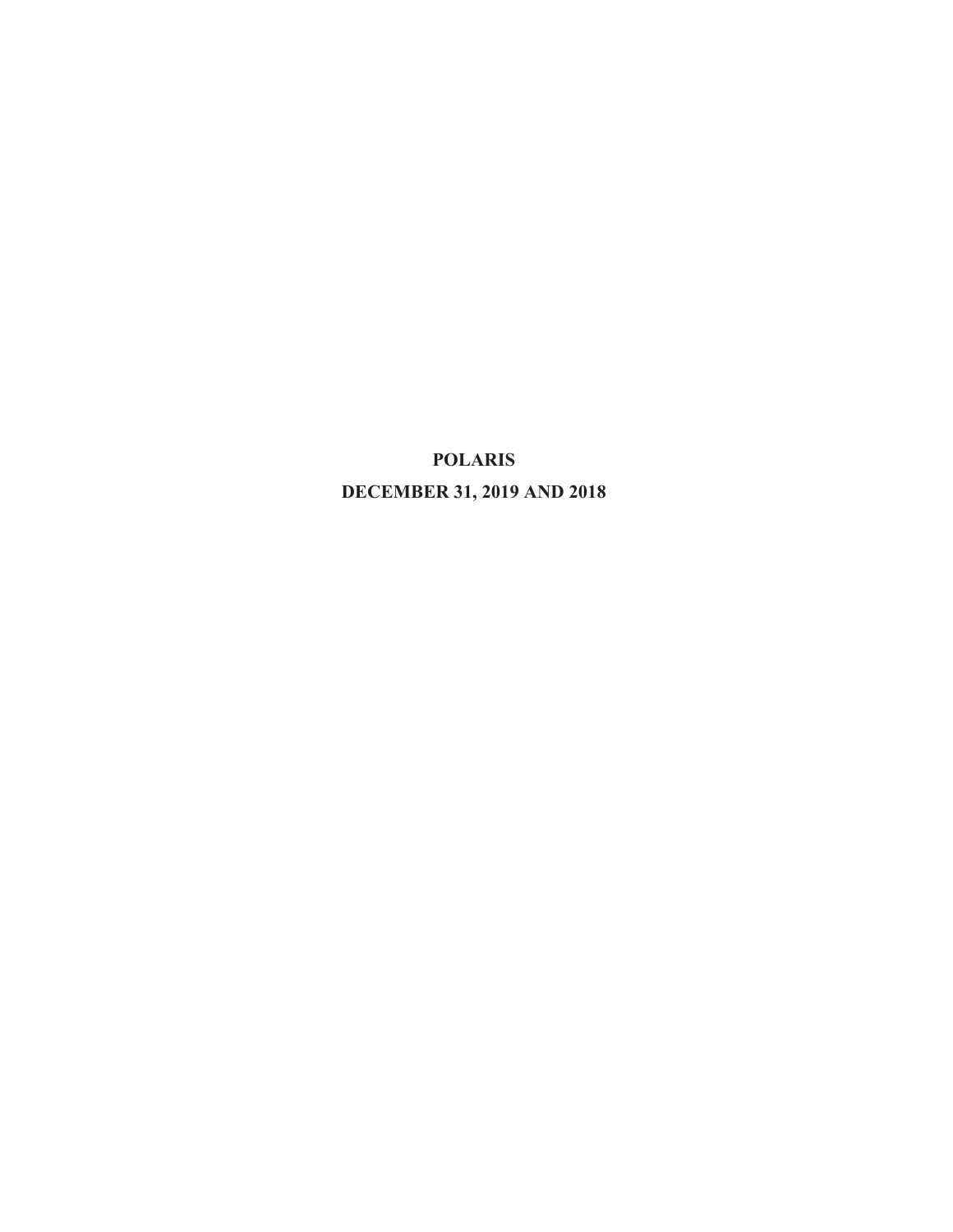# TABLE OF CONTENTS

Page **Page** 

| <b>Independent Auditors' Report</b>                                                                                                                                                                                       | $1 - 2$   |
|---------------------------------------------------------------------------------------------------------------------------------------------------------------------------------------------------------------------------|-----------|
| <b>Financial Statements:</b>                                                                                                                                                                                              |           |
| <b>Statements of Financial Position</b>                                                                                                                                                                                   | 3         |
| <b>Statements of Activities</b>                                                                                                                                                                                           | 4         |
| <b>Statements of Functional Expenses</b>                                                                                                                                                                                  | $5 - 6$   |
| <b>Statements of Cash Flows</b>                                                                                                                                                                                           | 7         |
| Notes to the Financial Statements                                                                                                                                                                                         | $8 - 15$  |
| <b>Supplementary Information:</b>                                                                                                                                                                                         |           |
| Schedule of Expenditures of Federal Awards                                                                                                                                                                                | 16        |
| <b>Other Reports Required by Government Auditing Standards and the Uniform Guidance:</b>                                                                                                                                  |           |
| Independent Auditors' Report on Internal Control over Financial Reporting<br>and on Compliance and Others Matters Based on an Audit of Financial<br>Statements Performed in Accordance with Government Auditing Standards | $17 - 18$ |
| Independent Auditors' Report on Compliance for Each Major Program and<br>on Internal Control over Compliance required by the Uniform Guidance                                                                             | $19 - 20$ |
| Schedule of Findings and Questioned Costs                                                                                                                                                                                 | 21        |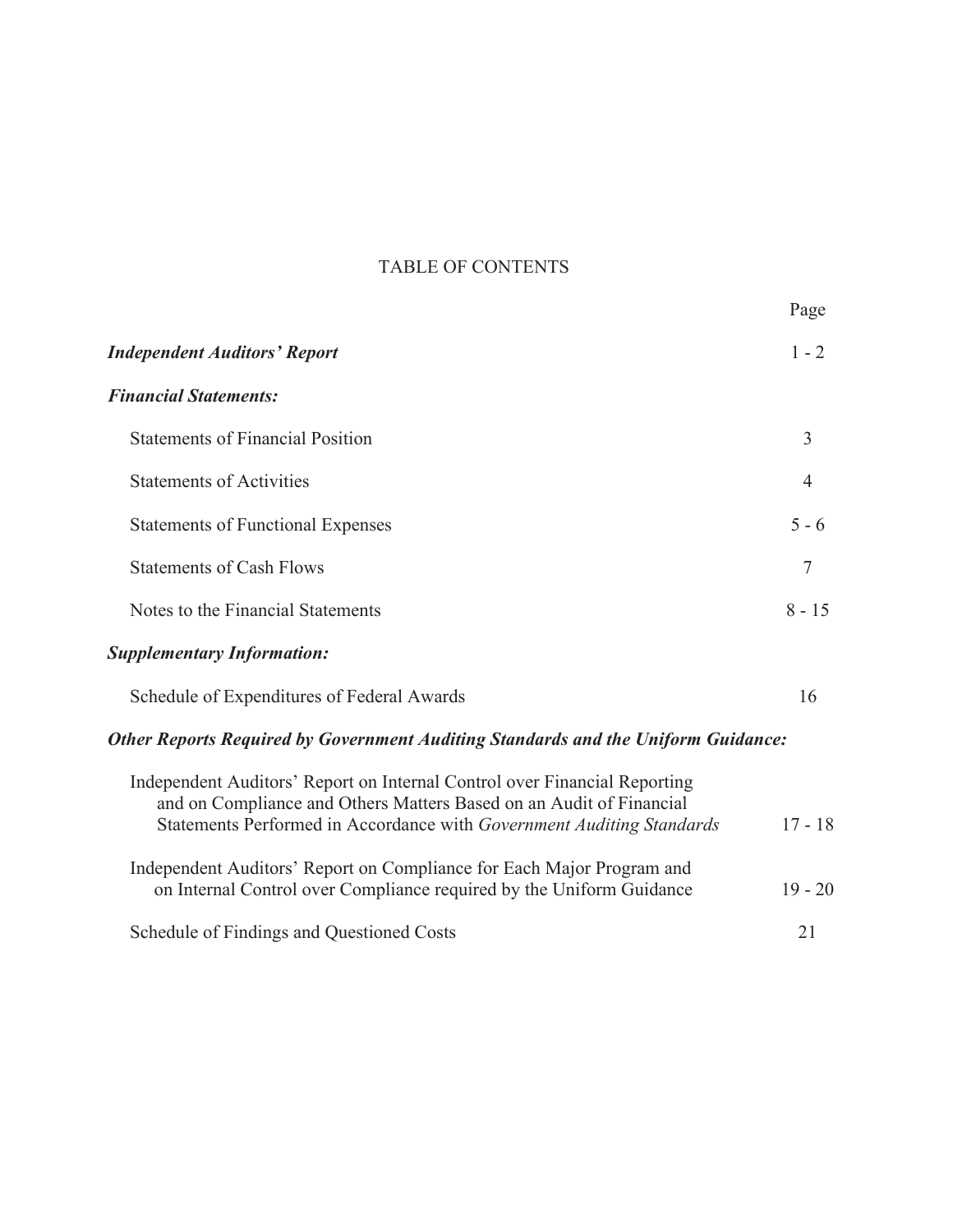11921 Rockville Pike, Suite 501 **301.770.5500** Voice **Certified Public Accountants** 301.770.5500 Voice 301.770.5500 Voice 301.881.7747 Fax North Bethesda, Maryland<br>20852-2794

**Certified Public Accountants** and **Business Advisors** 

cpas@sarfinoandrhoades.com www.sarfinoandrhoades.com

# **INDEPENDENT AUDITORS' REPORT**

To the Board of Directors Polaris Washington, DC

We have audited the accompanying financial statements of Polaris (a nonprofit organization), which comprise the statements of financial position as of December 31, 2019 and 2018, and the related statements of activities, functional expenses and cash flows for the years then ended, and the related notes to the financial statements.

# *Management's Responsibility for the Financial Statements*

Management is responsible for the preparation and fair presentation of these financial statements in accordance with accounting principles generally accepted in the United States of America; this includes the design, implementation, and maintenance of internal control relevant to the preparation and fair presentation of financial statements that are free from material misstatement, whether due to fraud or error.

## *Auditors' Responsibility*

Our responsibility is to express an opinion on these financial statements based on our audits. We conducted our audits in accordance with auditing standards generally accepted in the United States of America and the standards applicable to financial audits contained in *Government Auditing Standards*, issued by the Comptroller General of the United States. Those standards require that we plan and perform the audits to obtain reasonable assurance about whether the financial statements are free from material misstatement.

An audit involves performing procedures to obtain audit evidence about the amounts and disclosures in the financial statements. The procedures selected depend on the auditors' judgment, including the assessment of the risks of material misstatement of the financial statements, whether due to fraud or error. In making those risk assessments, the auditors consider internal control relevant to the entity's preparation and fair presentation of the financial statements in order to design audit procedures that are appropriate in the circumstances, but not for the purpose of expressing an opinion on the effectiveness of the entity's internal control. Accordingly, we express no such opinion. An audit also includes evaluating the appropriateness of accounting policies used and the reasonableness of significant accounting estimates made by management, as well as evaluating the overall presentation of the financial statements.

We believe that the audit evidence we have obtained is sufficient and appropriate to provide a basis for our audit opinion.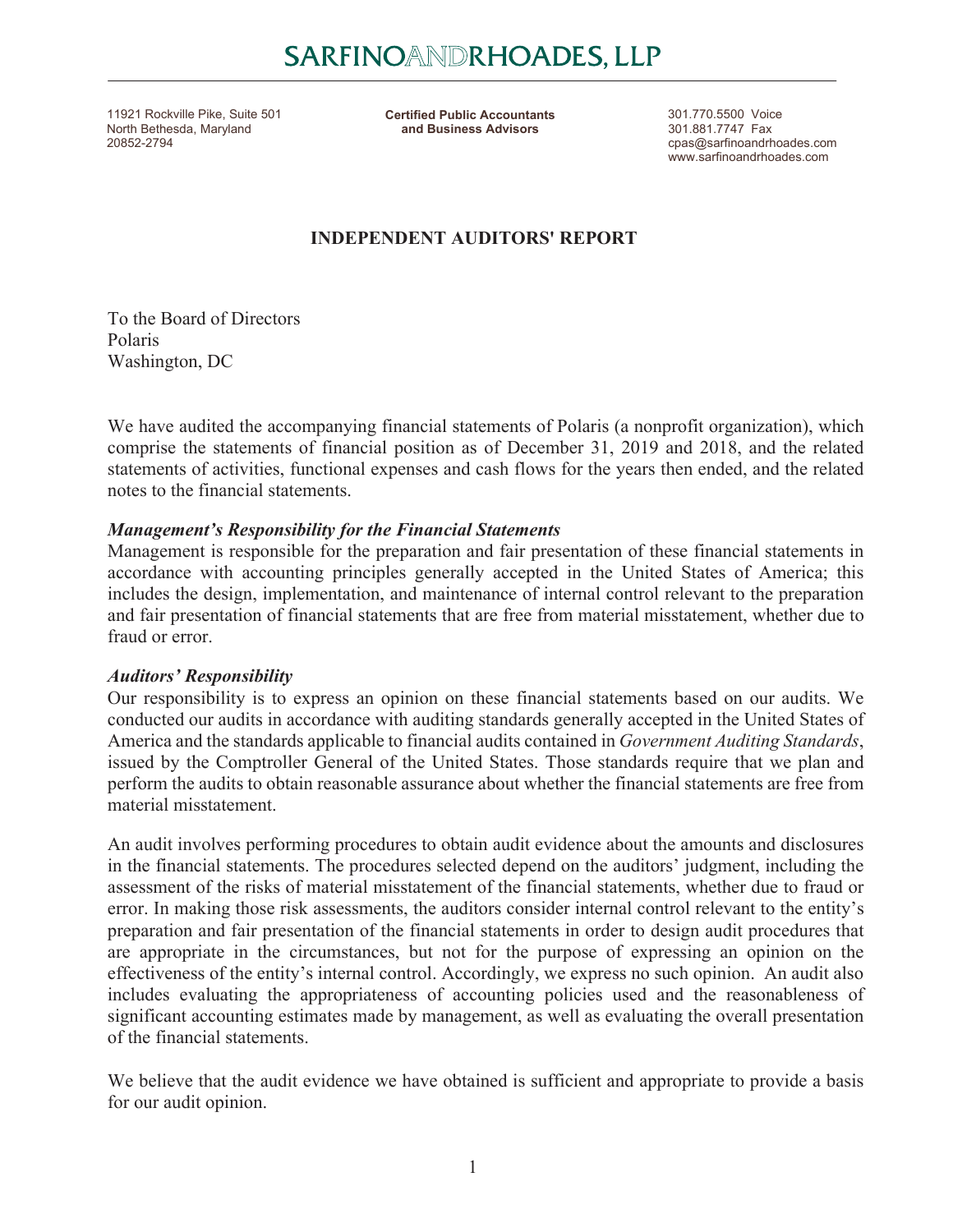#### *Opinion*

In our opinion, the financial statements referred to in the first paragraph present fairly, in all material respects, the financial position of Polaris as of December 31, 2019 and 2018, and the changes in its net assets and its cash flows for the years then ended in accordance with accounting principles generally accepted in the United States of America.

#### *Other Matters*

#### *Other Information*

Our audit was conducted for the purpose of forming an opinion on the financial statements as a whole. The accompanying schedule of expenditures of federal awards for the year ended December 31, 2019, as required by Title 2 U.S. *Code of Federal Regulations* (CFR) Part 200, *Uniform Administrative Requirements, Cost Principles, and Audit Requirements for Federal Awards* (Uniform Guidance)*,* is presented for purposes of additional analysis and is not a required part of the financial statements. Such information is the responsibility of management and was derived from and relates directly to the underlying accounting and other records used to prepare the financial statements. The information has been subjected to the auditing procedures applied in the audit of the financial statements and certain additional procedures, including comparing and reconciling such information directly to the underlying accounting and other records used to prepare the financial statements or to the financial statements themselves, and other additional procedures in accordance with auditing standards generally accepted in the United States of America. In our opinion, the information is fairly stated, in all material respects, in relation to the financial statements as a whole.

## **Other Reporting Required by** *Government Auditing Standards*

In accordance with *Government Auditing Standards*, we have also issued our report dated December 30, 2020 on our consideration of Polaris' internal control over financial reporting and on our tests of its compliance with certain provisions of laws, regulations, contracts, and grant agreements and other matters. The purpose of that report is solely to describe the scope of our testing of internal control over financial reporting and compliance and the results of that testing, and not to provide an opinion on the effectiveness of Polaris' internal control over financial reporting or on compliance. That report is an integral part of an audit performed in accordance with *Government Auditing Standards* in considering Polaris' internal control over financial reporting and compliance.

Sarfins and Rhoades LLP

December 30, 2020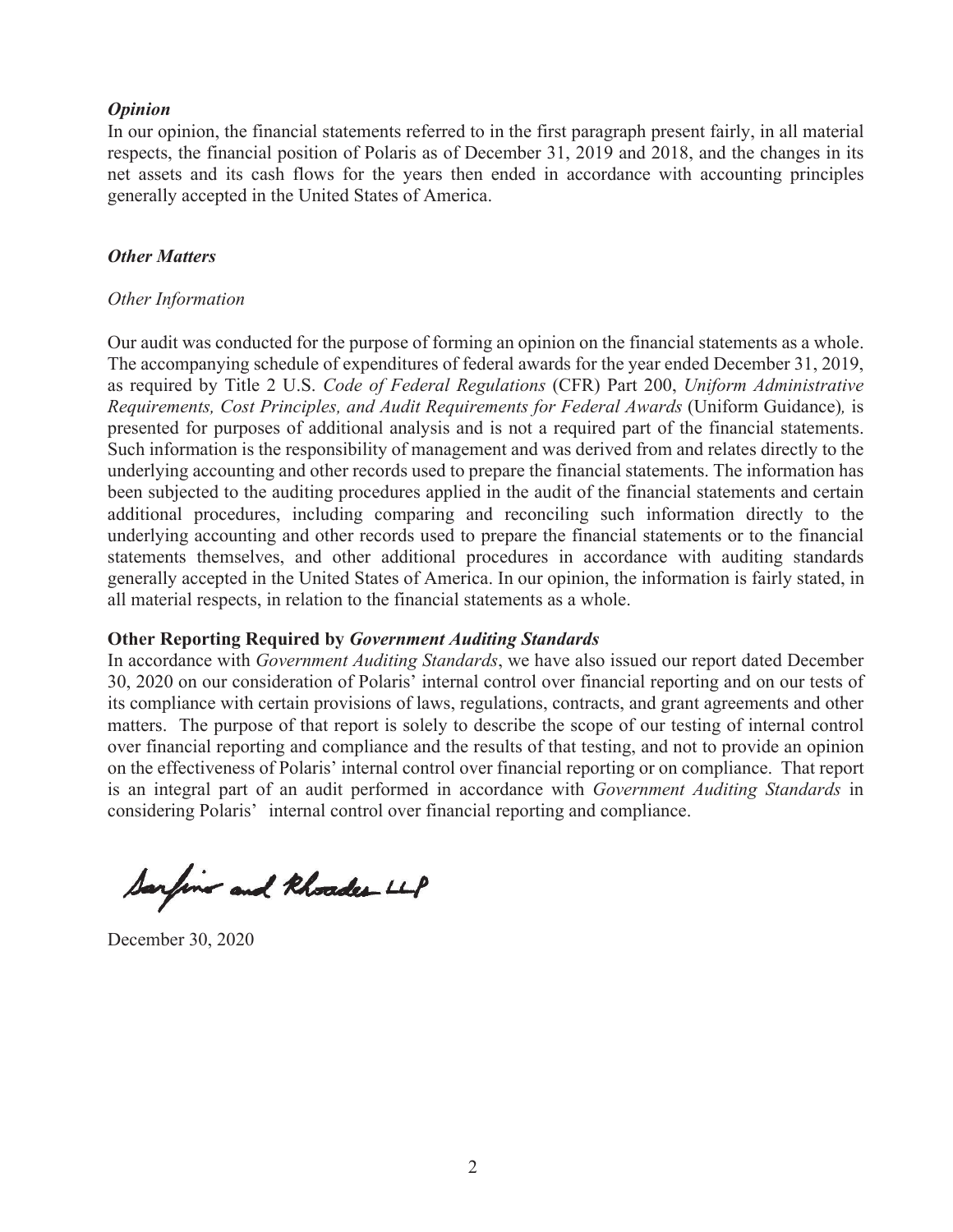# **STATEMENTS OF FINANCIAL POSITION**

|                                                                 |               | DECEMBER 31, |              |           |
|-----------------------------------------------------------------|---------------|--------------|--------------|-----------|
|                                                                 |               | 2019         |              | 2018      |
| <b>ASSETS</b>                                                   |               |              |              |           |
| <b>CURRENT ASSETS:</b>                                          |               |              |              |           |
| Cash (Notes 1 and 15)                                           | $\mathbb{S}$  | 4,780,158    | $\mathbb{S}$ | 3,131,186 |
| Grants and contributions receivable (Notes 1 and 4)             |               | 3,281,016    |              | 2,659,738 |
| Prepaid expenses and other                                      |               | 175,343      |              | 103,032   |
| <b>TOTAL CURRENT ASSETS</b>                                     |               | 8,236,517    |              | 5,893,956 |
| <b>PROPERTY AND EQUIPMENT, NET (Notes 1 and 5)</b>              |               | 522,167      |              | 671,256   |
| <b>OTHER ASSETS:</b>                                            |               |              |              |           |
| Grants and contributions receivable - long-term (Notes 1 and 4) |               | 492,174      |              | 243,594   |
| Deposit                                                         |               | 131,525      |              | 45,239    |
| <b>TOTAL OTHER ASSETS</b>                                       |               | 623,699      |              | 288,833   |
| <b>TOTAL ASSETS</b>                                             | S             | 9,382,383    | \$           | 6,854,045 |
| <b>LIABILITIES AND NET ASSETS</b>                               |               |              |              |           |
| <b>CURRENT LIABILITIES:</b>                                     |               |              |              |           |
| Accounts payable and accrued expenses                           | $\mathcal{S}$ | 390,771      | $\mathbb{S}$ | 433,121   |
| Accrued payroll and related liabilities                         |               | 336,919      |              | 264,515   |
| Deferred lease obligation (Note 7)                              |               | 150,650      |              | 134,787   |
| <b>TOTAL CURRENT LIABILITIES</b>                                |               | 878,340      |              | 832,423   |
| <b>OTHER LIABILITY:</b>                                         |               |              |              |           |
| Deferred lease obligation - long-term portion (Note 7)          |               | 568,461      |              | 719,110   |
| <b>TOTAL LIABILITIES</b>                                        |               | 1,446,801    |              | 1,551,533 |
| <b>COMMITMENT AND CONTINGENCY</b> (Notes 7 and 14)              |               |              |              |           |
| NET ASSETS (Notes 1, 8 and 9):                                  |               |              |              |           |
| Without donor restrictions                                      |               | 1,545,845    |              | 2,108,216 |
| With donor restrictions                                         |               | 6,389,737    |              | 3,194,296 |
| <b>TOTAL NET ASSETS</b>                                         |               | 7,935,582    |              | 5,302,512 |
| <b>TOTAL LIABILITIES AND NET ASSETS</b>                         | S.            | 9,382,383    | \$           | 6,854,045 |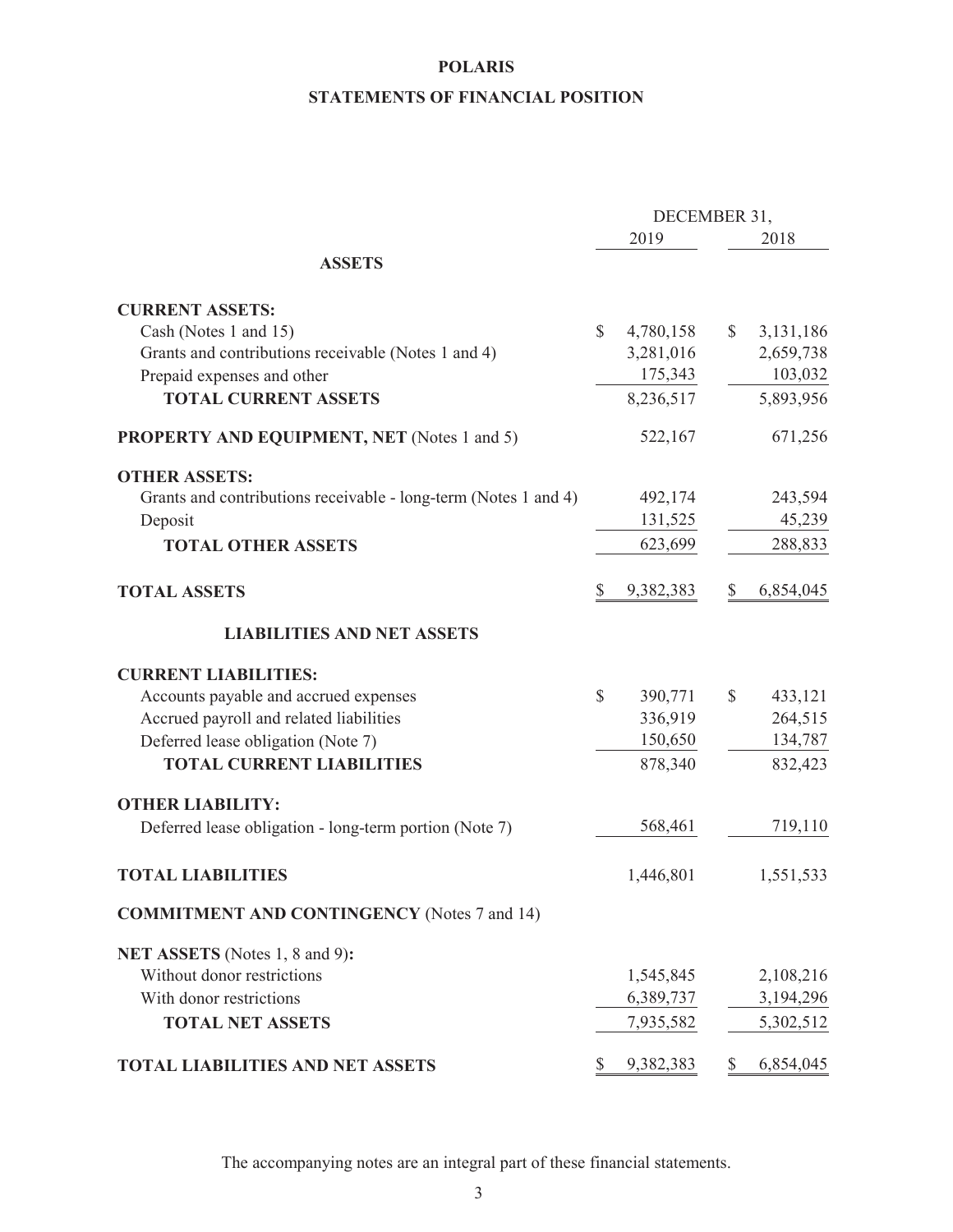#### **STATEMENTS OF ACTIVITIES**

|                                                     |               |                               |              | 2019                       |       |              | 2018                          |            |                            |   |             |  |  |  |
|-----------------------------------------------------|---------------|-------------------------------|--------------|----------------------------|-------|--------------|-------------------------------|------------|----------------------------|---|-------------|--|--|--|
|                                                     |               | Without Donor<br>Restrictions |              | With Donor<br>Restrictions | Total |              | Without Donor<br>Restrictions |            | With Donor<br>Restrictions |   | Total       |  |  |  |
| SUPPORT, REVENUE AND GAINS (Notes 1, 9, 10 and 11): |               |                               |              |                            |       |              |                               |            |                            |   |             |  |  |  |
| Contributions:                                      |               |                               |              |                            |       |              |                               |            |                            |   |             |  |  |  |
| Government grants                                   | $\mathcal{S}$ | 2,755,893 \$                  |              | $\overline{\phantom{a}}$   |       | 2,755,893 \$ |                               | 1,749,402  | <sup>S</sup>               | S | 1,749,402   |  |  |  |
| Corporate, foundation, individual and other         |               | 4,632,157                     |              | 6,995,609                  |       | 11,627,766   |                               | 3,298,597  | 476,165                    |   | 3,774,762   |  |  |  |
| In-kind contributions                               |               | 6,464,547                     |              |                            |       | 6,464,547    |                               | 2,755,423  |                            |   | 2,755,423   |  |  |  |
| Training, honoraria and other                       |               | 192,886                       |              |                            |       | 192,886      |                               | 105,171    |                            |   | 105,171     |  |  |  |
| Net assets released from restrictions               |               | 3,800,168                     |              | (3,800,168)                |       |              |                               | 5,050,628  | (5,050,628)                |   |             |  |  |  |
| TOTAL SUPPORT, REVENUE AND GAINS                    |               | 17,845,651                    |              | 3,195,441                  |       | 21,041,092   |                               | 12,959,221 | (4,574,463)                |   | 8,384,758   |  |  |  |
| <b>EXPENSES:</b>                                    |               |                               |              |                            |       |              |                               |            |                            |   |             |  |  |  |
| Program services (Note 12)                          |               | 13,272,983                    |              |                            |       | 13,272,983   |                               | 9,160,535  |                            |   | 9,160,535   |  |  |  |
| Supporting services:                                |               |                               |              |                            |       |              |                               |            |                            |   |             |  |  |  |
| Management and general                              |               | 3,655,953                     |              | $\qquad \qquad -$          |       | 3,655,953    |                               | 3,072,463  |                            |   | 3,072,463   |  |  |  |
| Fundraising                                         |               | 1,479,086                     |              | $\overline{\phantom{a}}$   |       | 1,479,086    |                               | 1,101,740  |                            |   | 1,101,740   |  |  |  |
| Total supporting services                           |               | 5,135,039                     |              | $\overline{\phantom{a}}$   |       | 5,135,039    |                               | 4,174,203  |                            |   | 4,174,203   |  |  |  |
| <b>TOTAL EXPENSES</b>                               |               | 18,408,022                    |              |                            |       | 18,408,022   |                               | 13,334,738 |                            |   | 13,334,738  |  |  |  |
| <b>CHANGES IN NET ASSETS</b>                        |               | (562, 371)                    |              | 3,195,441                  |       | 2,633,070    |                               | (375,517)  | (4,574,463)                |   | (4,949,980) |  |  |  |
| NET ASSETS, BEGINNING OF YEAR                       |               | 2,108,216                     |              | 3,194,296                  |       | 5,302,512    |                               | 2,483,733  | 7,768,759                  |   | 10,252,492  |  |  |  |
| NET ASSETS, END OF YEAR                             | \$            | 1,545,845                     | <sup>S</sup> | 6,389,737                  | S     | 7,935,582    |                               | 2,108,216  | 3,194,296<br><sup>S</sup>  | S | 5,302,512   |  |  |  |

FOR THE YEARS ENDED DECEMBER 31,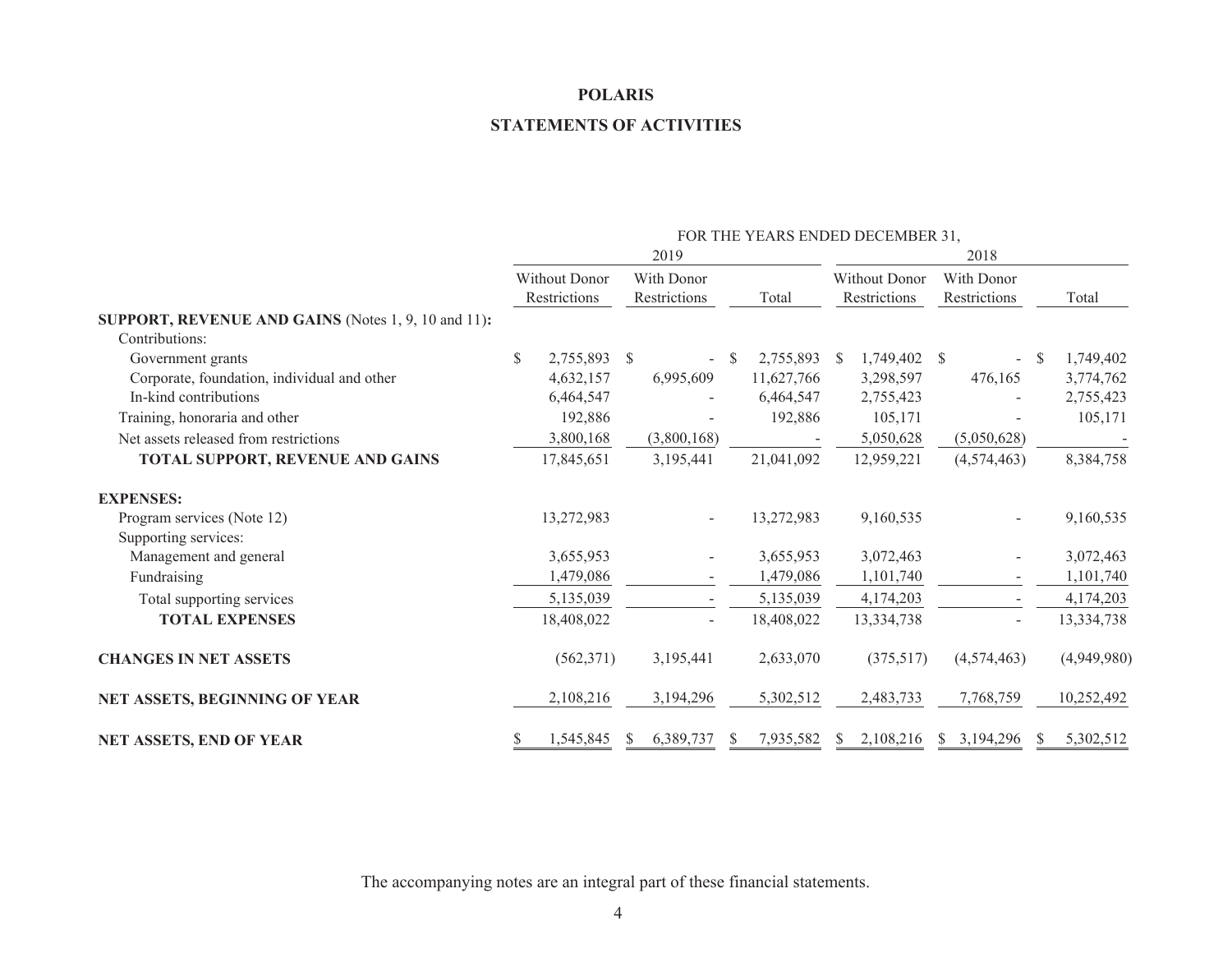#### **STATEMENT OF FUNCTIONAL EXPENSES**

#### **FOR THE YEAR ENDED DECEMBER 31, 2019**

|                                     | Program Services |           |              |           |    |            |  |           |      | Supporting Services |    |            |     |             |    |            |
|-------------------------------------|------------------|-----------|--------------|-----------|----|------------|--|-----------|------|---------------------|----|------------|-----|-------------|----|------------|
|                                     |                  |           |              |           |    |            |  |           |      | Total               |    | Management |     |             |    |            |
|                                     |                  | National  |              | Data      |    |            |  | Other     |      | Program             |    | and        |     |             |    |            |
|                                     |                  | Hotline   |              | Analysis  |    | Disruption |  | Programs  |      | Services            |    | General    |     | Fundraising |    | Total      |
| Salaries and wages                  |                  | 2,531,408 | <sup>S</sup> | 565,623   | -S | 284,168 \$ |  | 679,105   | - \$ | 4,060,304           | S. | ,163,107   | - S | 606,767     | -S | 5,830,178  |
| Donated goods and services          |                  | 3.969.900 |              | 764,980   |    | 595,639    |  | 152,834   |      | 5,483,353           |    | 804,874    |     | 120,000     |    | 6,408,227  |
| Consulting and professional fees    |                  | 231,563   |              | 55,668    |    | 126,868    |  | 442,236   |      | 856,335             |    | 822,903    |     | 260,373     |    | 1,939,611  |
| Payroll taxes and benefits          |                  | 969,353   |              | 216,943   |    | 109,136    |  | 260,570   |      | 1,556,002           |    | 448,630    |     | 232,137     |    | 2,236,769  |
| Facilities and equipment            |                  | 217,892   |              | 57,992    |    | 59,130     |  | 130,036   |      | 465,050             |    | 159,789    |     | 43,455      |    | 668,294    |
| Subscriptions, technology and other |                  | 207,576   |              | 21,581    |    | 16,337     |  | 212,911   |      | 458,405             |    | 18,581     |     | 123,741     |    | 600,727    |
| Travel and meetings                 |                  | 29,587    |              | 16,946    |    | 45,511     |  | 49,691    |      | 141,735             |    | 112,635    |     | 60,069      |    | 314,439    |
| Depreciation and amortization       |                  | 71,549    |              | 15,952    |    | 11,398     |  | 30,967    |      | 129,866             |    | 47,333     |     | 22,658      |    | 199,857    |
| Miscellaneous                       |                  | 8,195     |              | 671       |    | 27,245     |  | 41,334    |      | 77,445              |    | 55,596     |     | 2,124       |    | 135,165    |
| Insurance                           |                  | 24,510    |              | 5,465     |    | 3,905      |  | 10,608    |      | 44,488              |    | 22,505     |     | 7,762       |    | 74,755     |
| <b>Total Expenses</b>               |                  | 8,261,533 |              | 1,721,821 |    | .279,337   |  | 2,010,292 |      | 13,272,983          |    | 3,655,953  |     | 1,479,086   |    | 18,408,022 |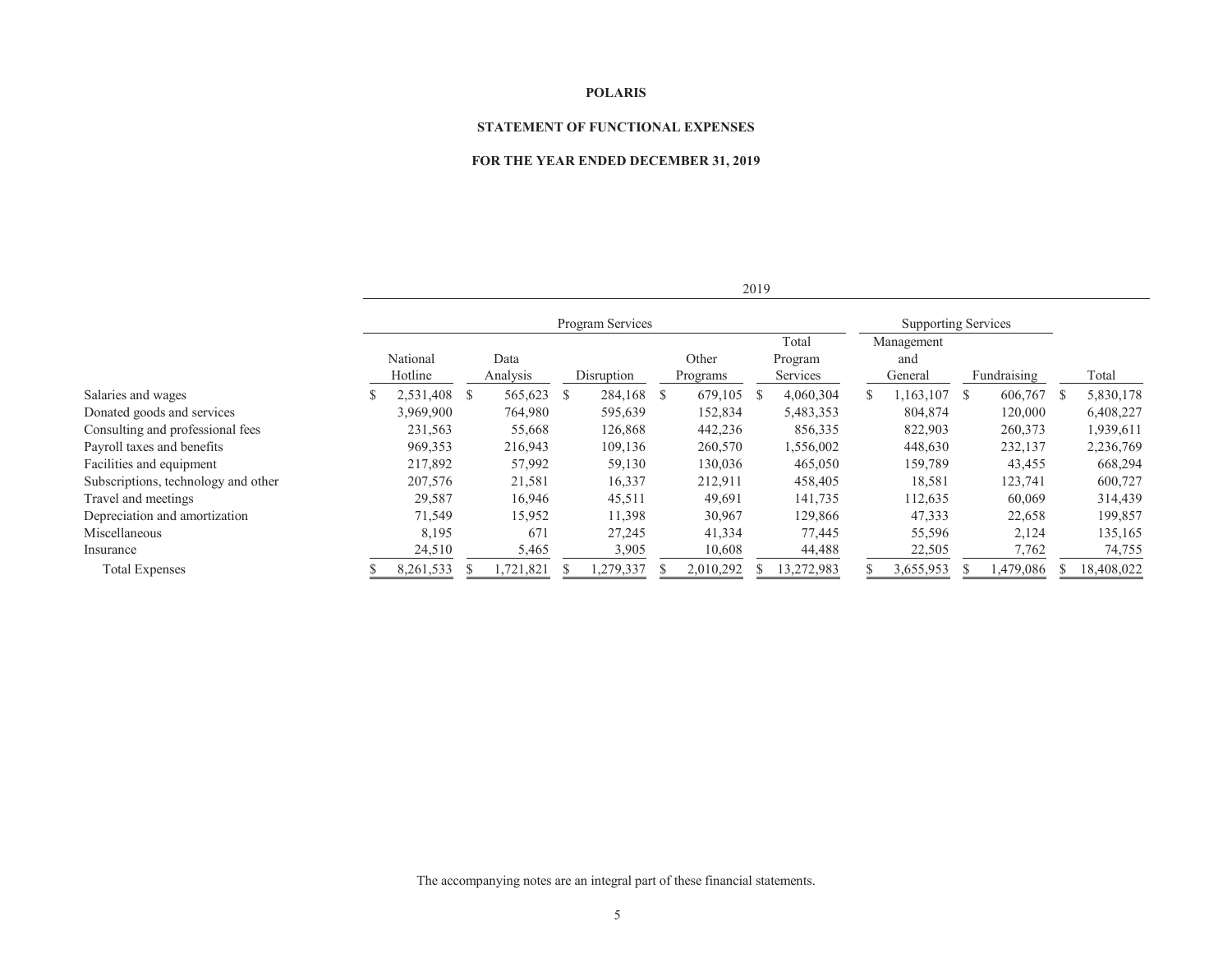#### **STATEMENT OF FUNCTIONAL EXPENSES**

#### **FOR THE YEAR ENDED DECEMBER 31, 2018**

2018

|                                     |    | Program Services    |     |                  |     |            |    |                   |  |                              | <b>Supporting Services</b> |                              |  |             |  |            |
|-------------------------------------|----|---------------------|-----|------------------|-----|------------|----|-------------------|--|------------------------------|----------------------------|------------------------------|--|-------------|--|------------|
|                                     |    | National<br>Hotline |     | Data<br>Analysis |     | Disruption |    | Other<br>Programs |  | Total<br>Program<br>Services |                            | Management<br>and<br>General |  | Fundraising |  | Total      |
| Salaries and wages                  | S  | 172,132             | \$. | 538,575          | \$. | 516,289    | £. | 562,816           |  | 3,789,812                    | S                          | .011,288                     |  | 429,605     |  | 5,230,705  |
| Donated goods and services          |    | 1,169,155           |     | 890,654          |     | 183,499    |    |                   |  | 2,243,308                    |                            | 562,140                      |  | ۰           |  | 2,805,448  |
| Consulting and professional fees    |    | 128,657             |     | 65,842           |     | 409,270    |    | 486,319           |  | 1,090,088                    |                            | 579,444                      |  | 286,280     |  | 1,955,812  |
| Payroll taxes and benefits          |    | 531,808             |     | 144,800          |     | 264,275    |    | 202,833           |  | 1,143,716                    |                            | 453,618                      |  | 208,968     |  | 1,806,302  |
| Facilities and equipment            |    | 174,726             |     | 48,814           |     | 56,901     |    | 113,052           |  | 393,493                      |                            | 126,753                      |  | 35,523      |  | 555,769    |
| Subscriptions, technology and other |    | 57,195              |     | 3,834            |     | 27,413     |    | 38,443            |  | 126,885                      |                            | 191,863                      |  | 54,229      |  | 372,977    |
| Travel and meetings                 |    | 18,139              |     | 24,040           |     | 167,259    |    | 39,028            |  | 248,466                      |                            | 55,371                       |  | 46,388      |  | 350,225    |
| Depreciation and amortization       |    | 42,749              |     | 11,641           |     | 21,010     |    | 16,292            |  | 91,692                       |                            | 36,267                       |  | 16,798      |  | 144,757    |
| Miscellaneous                       |    | 7,122               |     | (1,693)          |     | 3,315      |    | 5,054             |  | 13,798                       |                            | 49,776                       |  | 20,309      |  | 83,883     |
| Insurance                           |    | 8,976               |     | 2,444            |     | 4,436      |    | 3,421             |  | 19,277                       |                            | 5,943                        |  | 3,640       |  | 28,860     |
| <b>Total Expenses</b>               | ۰٦ | 4,310,659           |     | ,728,951         |     | 1,653,667  |    | .467,258          |  | 9,160,535                    |                            | 3,072,463                    |  | .101.740    |  | 13,334,738 |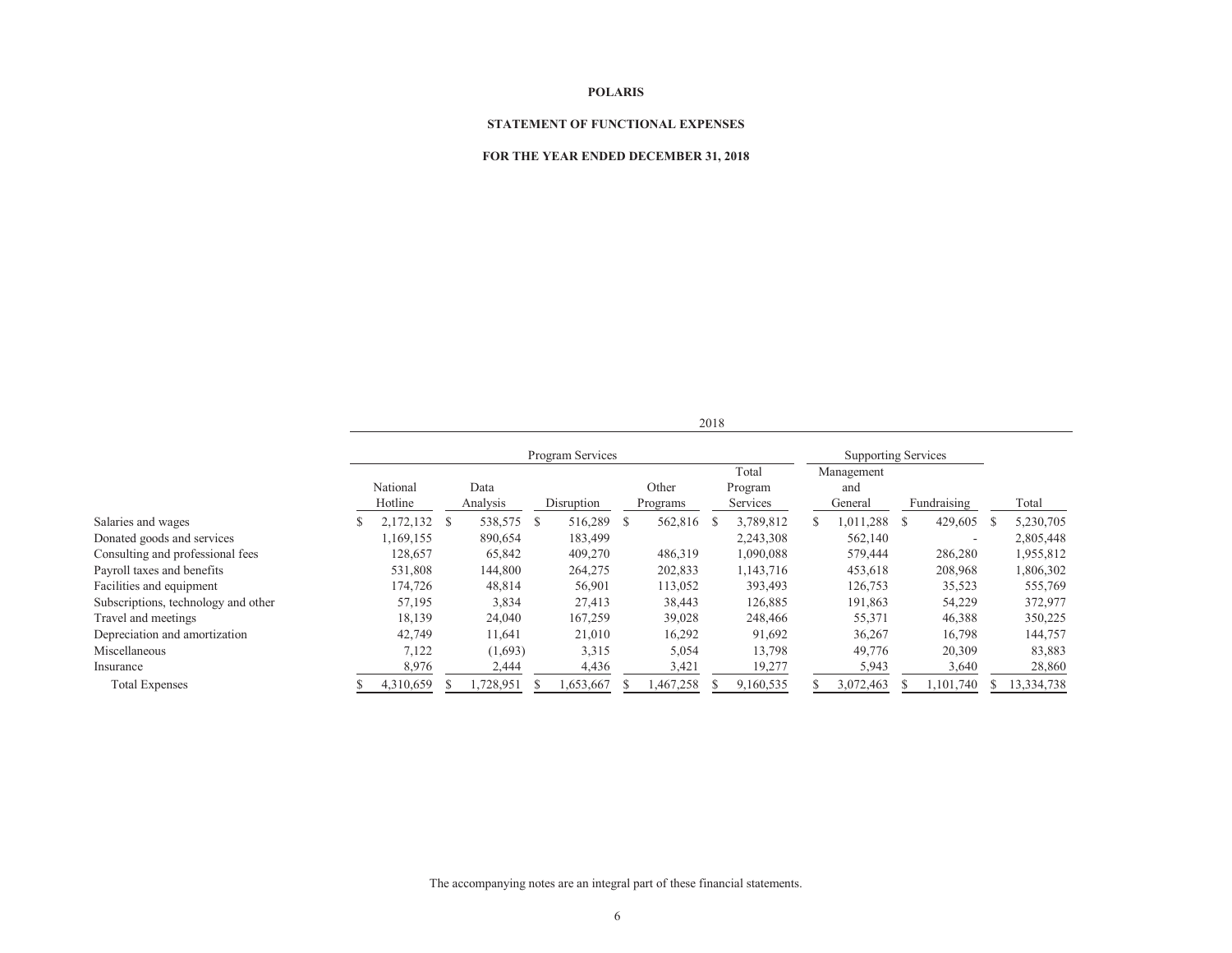# **STATEMENTS OF CASH FLOWS**

|                                                         |               | DECEMBER 31, |              |             |
|---------------------------------------------------------|---------------|--------------|--------------|-------------|
|                                                         |               | 2019         |              | 2018        |
| <b>CASH FLOWS FROM OPERATING ACTIVITIES</b>             |               |              |              |             |
| Changes in net assets                                   | $\mathcal{S}$ | 2,633,070    | <sup>S</sup> | (4,949,980) |
| Adjustments to reconcile changes in net assets          |               |              |              |             |
| to net cash provided by (used in) operating activities: |               |              |              |             |
| Depreciation and amortization                           |               | 199,858      |              | 144,757     |
| Changes in operating assets and liabilities:            |               |              |              |             |
| Decrease (increase) in:                                 |               |              |              |             |
| Grants and contributions receivables                    |               | (869, 858)   |              | 2,972,875   |
| Prepaid expenses and other                              |               | (72,311)     |              | 43,664      |
| Deposit                                                 |               | (86, 286)    |              | 50,238      |
| Increase (decrease) in:                                 |               |              |              |             |
| Accounts payable and accrued expenses                   |               | (42, 349)    |              | 22,608      |
| Accrued payroll and related liabilities                 |               | 72,404       |              | 24,984      |
| Deferred lease obligation                               |               | (134, 786)   |              | (114,766)   |
| <b>NET CASH PROVIDED BY (USED IN)</b>                   |               | 1,699,742    |              | (1,805,620) |
| <b>OPERATING ACTIVITIES</b>                             |               |              |              |             |
| <b>CASH FLOWS FROM INVESTING ACTIVITIES:</b>            |               |              |              |             |
| Purchases of property and equipment                     |               | (50,770)     |              | (176, 994)  |
| <b>NET CHANGE IN CASH</b>                               |               | 1,648,972    |              | (1,982,614) |
| <b>CASH, BEGINNING OF YEAR</b>                          |               | 3, 131, 186  |              | 5,113,800   |
| <b>CASH, END OF YEAR</b>                                | S             | 4,780,158    | S            | 3,131,186   |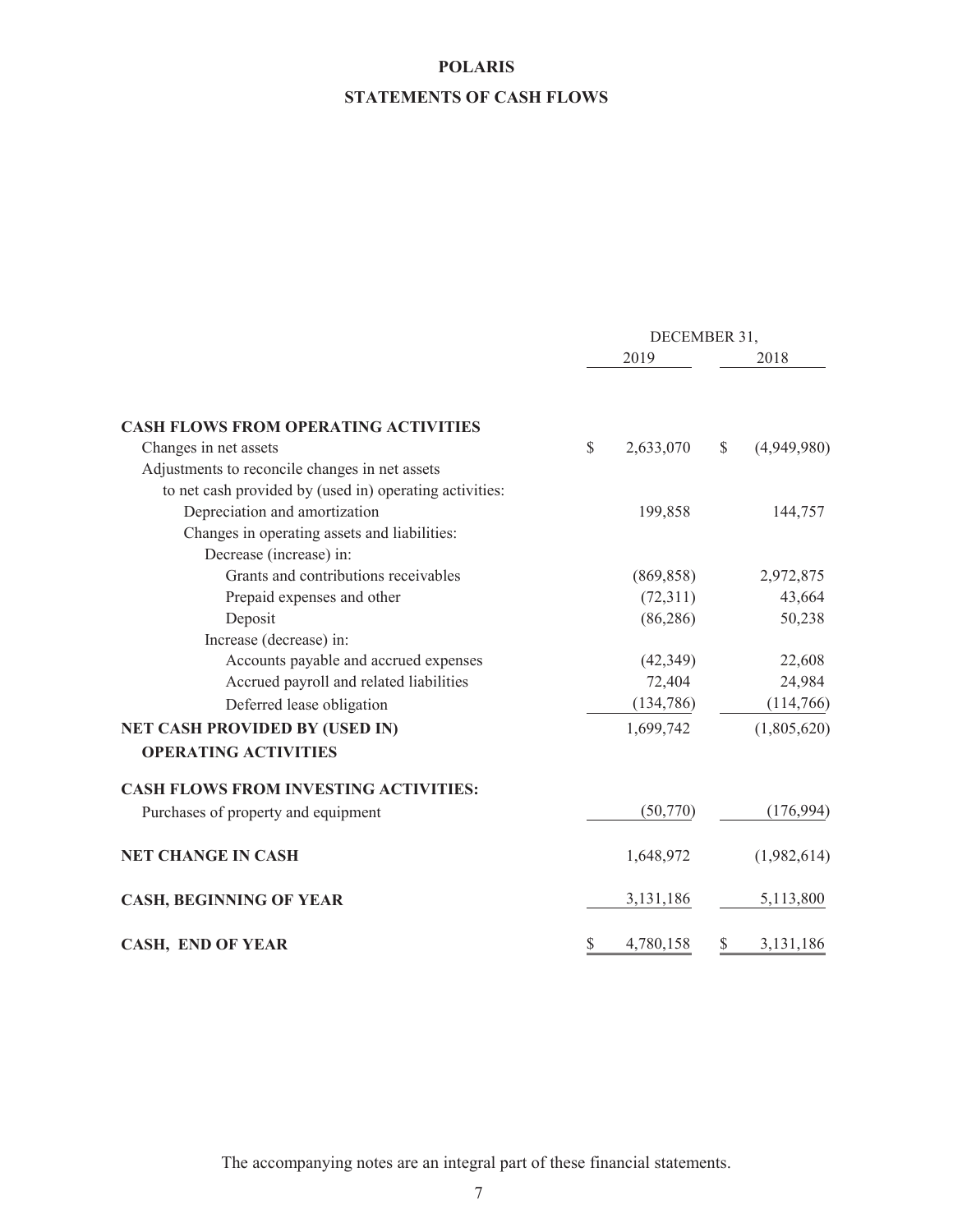# **POLARIS NOTES TO THE FINANCIAL STATEMENTS DECEMBER 31, 2019 AND 2018**

#### Note 1. **Organization and Summary of Significant Accounting Policies**

.

**Organization** - Polaris Project, Inc., doing business as "Polaris" (the Organization), is a not-for-profit organization incorporated in 2002 in the State of Rhode Island, with its headquarters located in Washington, D.C. The Organization is committed to combating human trafficking and modern-day slavery. Polaris combines direct intervention, survivor support, policy advocacy, and movement building into a comprehensive approach to combat human trafficking.

**Basis of Presentation** - The accompanying financial statements are presented on the accrual basis of accounting, and in accordance with the Financial Accounting Standards Board (FASB) ASC 958, *Not-for-Profit Entities*.

Net assets of the Organization are reported in each of the following two classes: (a) net assets without donor restrictions, and (b) net assets with donor restrictions. Net assets with donor restrictions include support and revenue subject to donor-imposed stipulations that will be met by the actions of the Organization and/or the passage of time. When a restriction expires, net assets with donor restrictions are reclassified to net assets without donor restrictions and reported in the Statements of Activities as net assets released from donor restrictions.

**Basis of Accounting** - The financial statements of the Organization have been prepared on the accrual basis of accounting.

**Cash** - The Organization considers all operating cash accounts and other highly liquid investments with initial maturities of three months or less to be cash.

 **Grants and Contributions Receivable** - Grants receivable represent amounts due from donors based on approved grants and are reported on the Statements of Financial Position at their net realizable value. Contributions receivable represent unconditional promises made by donors that have not yet been collected at year-end. Contributions that are expected to be collected beyond the next year are recorded at their fair value, measured as the present value of their future cash flows. The discounts on these amounts are computed using risk-adjusted interest rates applicable to the years in which the promises are received.

Amortization of discounts is included in grants and contributions revenue. Receivables are stated at the amount management expects to collect from balances outstanding at year-end. All grants and contributions receivable are considered by management to be fully collectible. Accordingly, an allowance for doubtful accounts has not been established. These grants and contributions are not collateralized.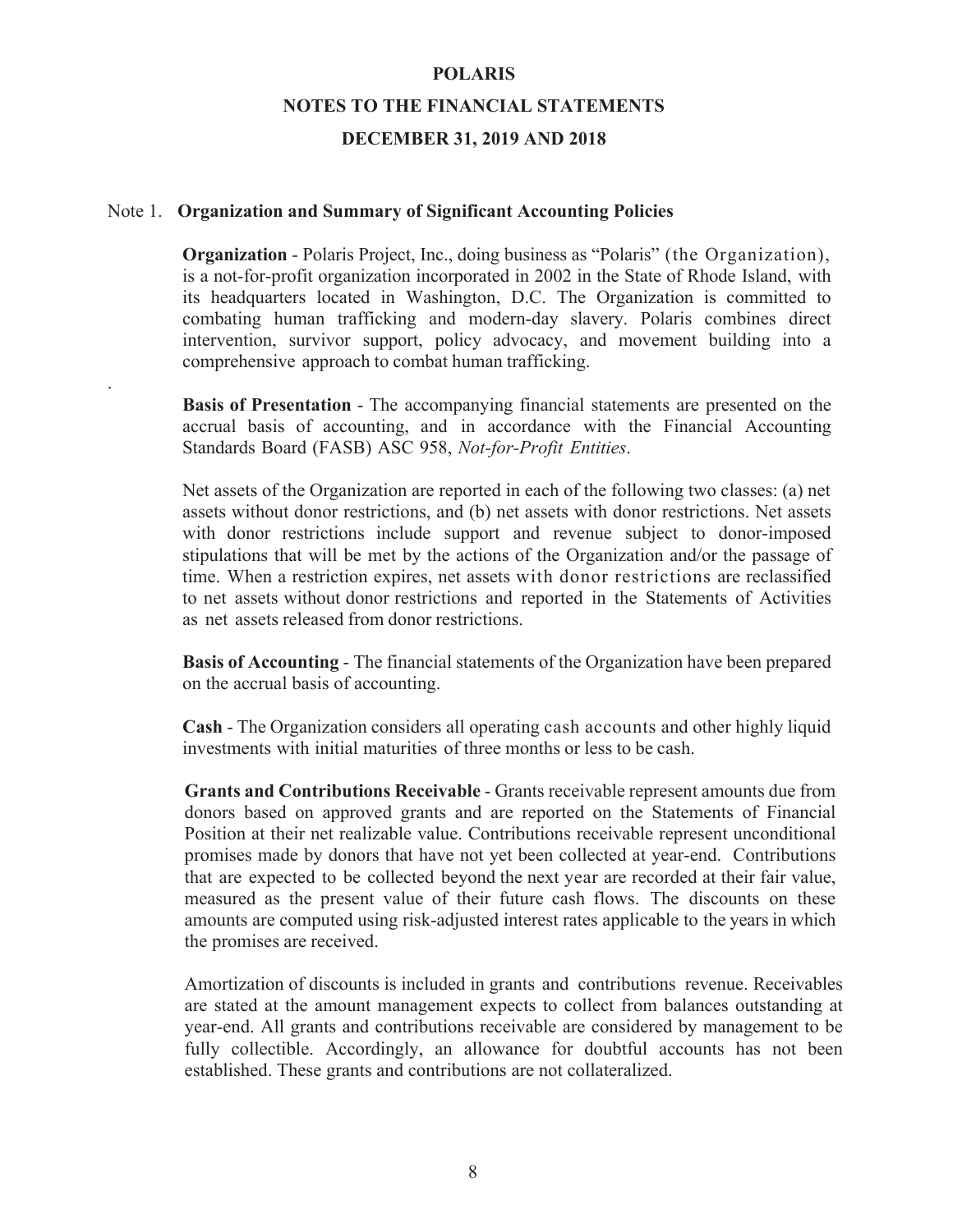## **NOTES TO THE FINANCIAL STATEMENTS**

#### **DECEMBER 31, 2019 AND 2018**

#### Note 1. **Organization and Summary of Significant Accounting Policies** (Continued)

**Property and Equipment** - Purchases of property and equipment in excess of \$5,000 are capitalized and stated at cost. Property and equipment are depreciated on a straightline basis over the estimated useful lives of the related assets, generally six years. Leasehold improvements are amortized over the remaining life of the lease. The cost of maintenance and repairs is recorded as expenses are incurred. When assets are retired or otherwise disposed, the cost and related accumulated depreciation are removed from the accounts with any resulting gain or loss reflected in the Statements of Activities.

**Income Tax Status** - The Organization is exempt from Federal income taxes under Section 501(c)(3) of the Internal Revenue Code. However, income from certain activities not directly related to the Organization's tax-exempt purpose is subject to taxation as unrelated business income. There was no unrelated business income for the years ended December 31, 2019 and 2018.

**Revenue Recognition** - Contributions are recorded as revenue at the earlier of when received or unconditionally pledged. Revenue from certain grants and contracts with the United States Government is recognized when qualifying direct and indirect expenditures are incurred. Expenses incurred prior to reimbursement is recorded as grants receivable in the Statements of Financial Position. Any funds received in advance of incurring qualifying expenditures are recorded as refundable advances.

Revenue from contributions that are considered conditional contributions are recorded in the Statements of Activities as government grants when the conditions have been met.

**In-kind Contributions** - In-kind contributions that create or enhance non-financial assets or that require specialized skills that would typically need to be purchased if not provided by donation, are recorded as revenue and expense at their estimated fair values in the period received. In-kind contributions consist of donated professional fees, donated technology, and donated airline and hotel vouchers.

**Use of estimates** - The preparation of financial statements in conformity with accounting principles generally accepted in the United States of America requires management to make estimates and assumptions that affect the reported amounts of assets and liabilities at the date of the financial statements and the reported amounts of revenue and expenses during the reporting period. Actual results could differ from these estimates.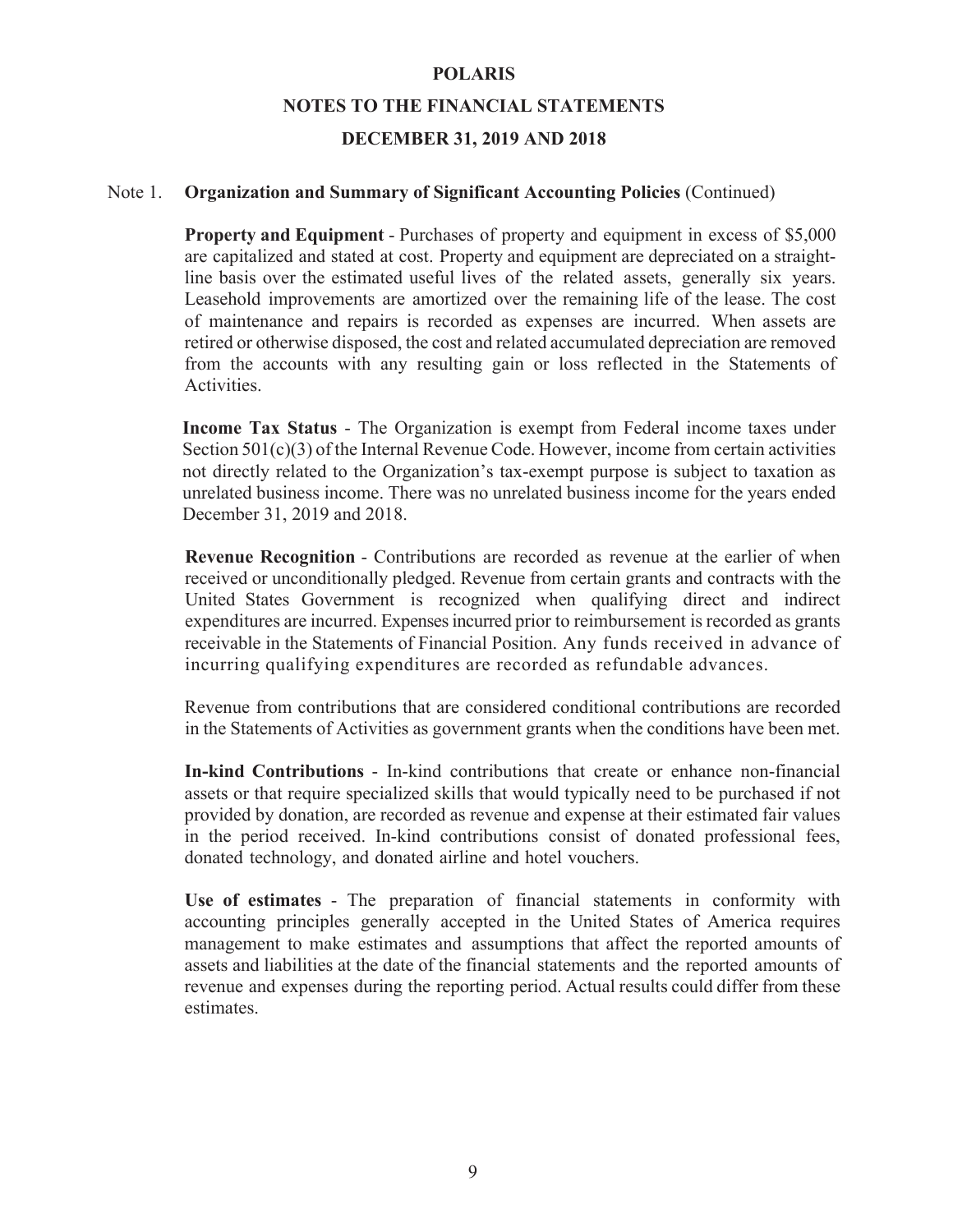#### **NOTES TO THE FINANCIAL STATEMENTS**

#### **DECEMBER 31, 2019 AND 2018**

#### Note 1. **Organization and Summary of Significant Accounting Policies** (Continued)

**Functional Allocation of Expenses** - The costs of providing various programs and other activities have been summarized on a functional basis in the Statements of Activities and in detail by natural classification in the Statements of Functional Expenses. Expenses directly attributable to specific functional areas are charged to those functional areas while costs that benefit multiple functional areas have been allocated across program and other supporting services based on a time and effort basis that is consistently applied. Allocated costs that benefited multiple functional areas consisted primarily of depreciation, technology, telecommunications, and supplies.

- Note 2. **Change in Accounting Principle** The Organization adopted the Financial Accounting Standards Board's Accounting Standards Update 2018-08, *Not-for-Profit Entities (Topic 958): Clarifying the Scope and Accounting Guidance for Contributions Received and Contributions Made*. ASU 2018-08 includes specific criteria to consider when determining whether a contract or agreement should be accounted for as a contribution or as an exchange transaction. ASU 2018-08 also provides a framework to determine whether a contribution is conditional or unconditional, which may impact the timing of revenue recognition. A transaction that is considered an exchange transaction is accounted for under the applicable revenue recognition standards. The Organization adopted this ASU prospectively for agreements that were not completed as of December 31, 2018 and for those entered into after December 31, 2018. Accordingly, only the portion of revenue that had not been recognized as of December 31, 2018 was subject to the guidance in ASU 2018-08.
- Note 3. **Liquidity and Availability** The Organization's financial assets available within one year of the Statements of Financial Position date for general expenditure are as follows:

|                                                     | 2019        | 2018        |
|-----------------------------------------------------|-------------|-------------|
| Financial assets, December 31:                      |             |             |
| Cash                                                | \$4,780,158 | \$3,131,186 |
| Grants and contributions receivable                 | 3,773,190   | 2,903,332   |
| Total financial assets                              | 8,553,348   | 6,034,518   |
| Less:                                               |             |             |
| Restricted by donors                                | (6,389,737) | (3,194,296) |
| Financial assets available for general expenditures | \$2,163,611 | \$2,840,222 |

 The Organization structures its financial assets to be available as its general expenditures, liabilities and other obligations come due. To manage liquidity, the Organization retains sufficient working capital in its checking account in order to fund at least sixty days of operating expenses.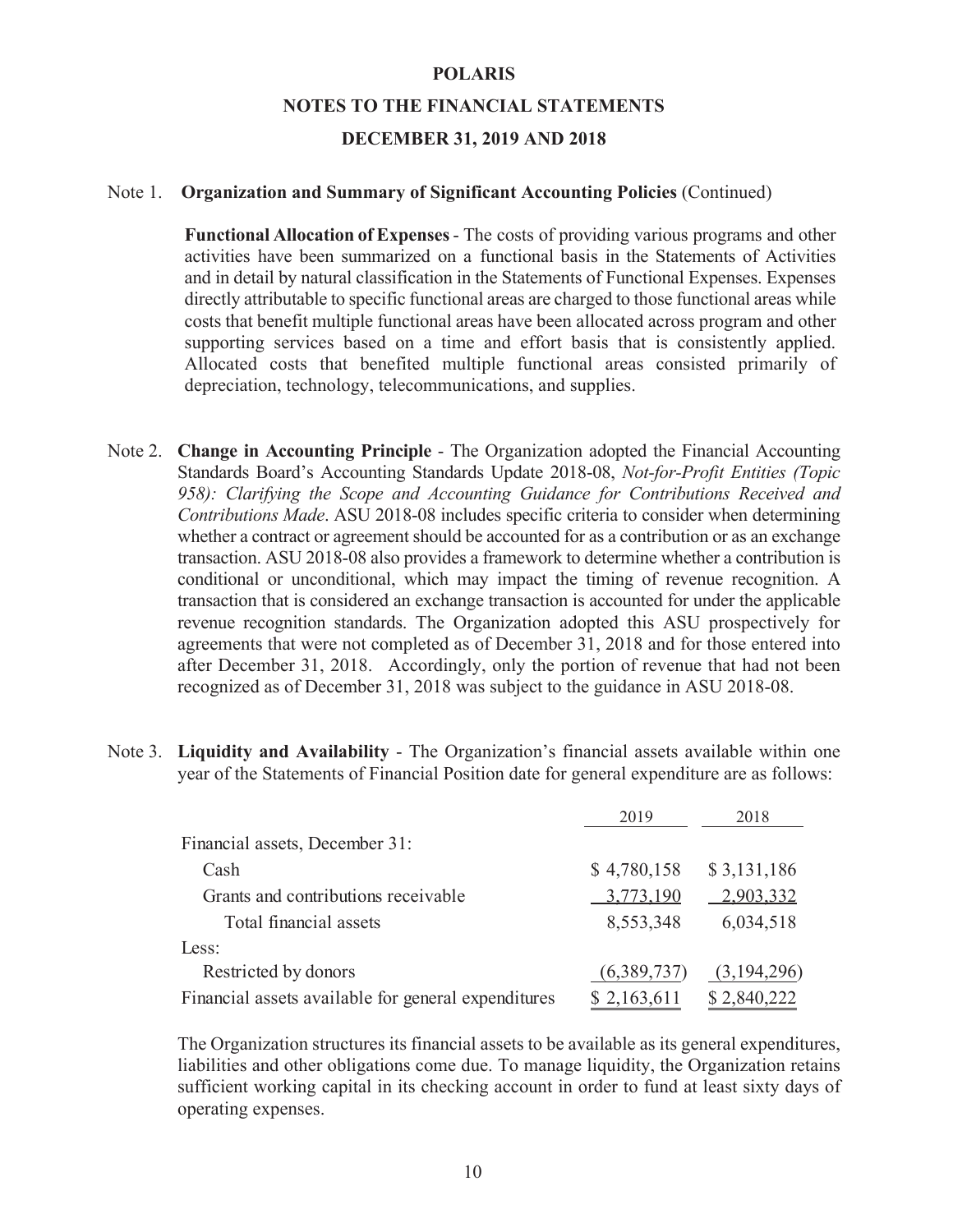#### **NOTES TO THE FINANCIAL STATEMENTS**

## **DECEMBER 31, 2019 AND 2018**

Note 4. **Grants and Contributions Receivable** - The Organization receives commitments for programmatic and operating support under grants and contributions from its various donors. Grants and contributions receivable consisted of the following at December 31:

|                                                       | 2019        | 2018        |
|-------------------------------------------------------|-------------|-------------|
| Grants and contributions expected to be collected in: |             |             |
| Less than one year:                                   |             |             |
| Contributions                                         | \$2,155,898 | \$2,250,017 |
| Grants                                                | 1,125,118   | 409,721     |
| One to five years - contributions                     | 500,000     | 250,000     |
| Subtotal                                              | 3,781,016   | 2,909,738   |
| Less, discount to present value                       | (7,826)     | (6,406)     |
| Net grants and contributions receivable               | \$3,773,190 | \$2,903,332 |

Note 5. **Property and Equipment** - Property and equipment consisted of the following at December 31:

|                                                 | 2019      | 2018      |
|-------------------------------------------------|-----------|-----------|
| Leasehold improvements                          | 940,457   | \$940,457 |
| Furniture and equipment                         | 441,698   | 390,929   |
| Transportation equipment                        | 10,500    | 10,500    |
| Subtotal                                        | 1,392,655 | 1,341,886 |
| Less, Accumulated depreciation and amortization | 870,488   | 670,630   |
| Property and Equipment, net                     | 522,167   | 671,256   |

Depreciation and amortization expense for the years ended December 31, 2019 and 2018 was \$199,858 and \$144,757, respectively.

Note 6. **Line of Credit -** The Organization maintains a \$500,000 revolving line of credit with a local financial institution. Amounts borrowed under the line of credit bear interest based on the Wall Street Journal Prime Rate, which was 4.75% as of December 31, 2019. The line of credit is secured by all of the Organization's business assets. As of December 31, 2019, there were no outstanding borrowings on the line of credit.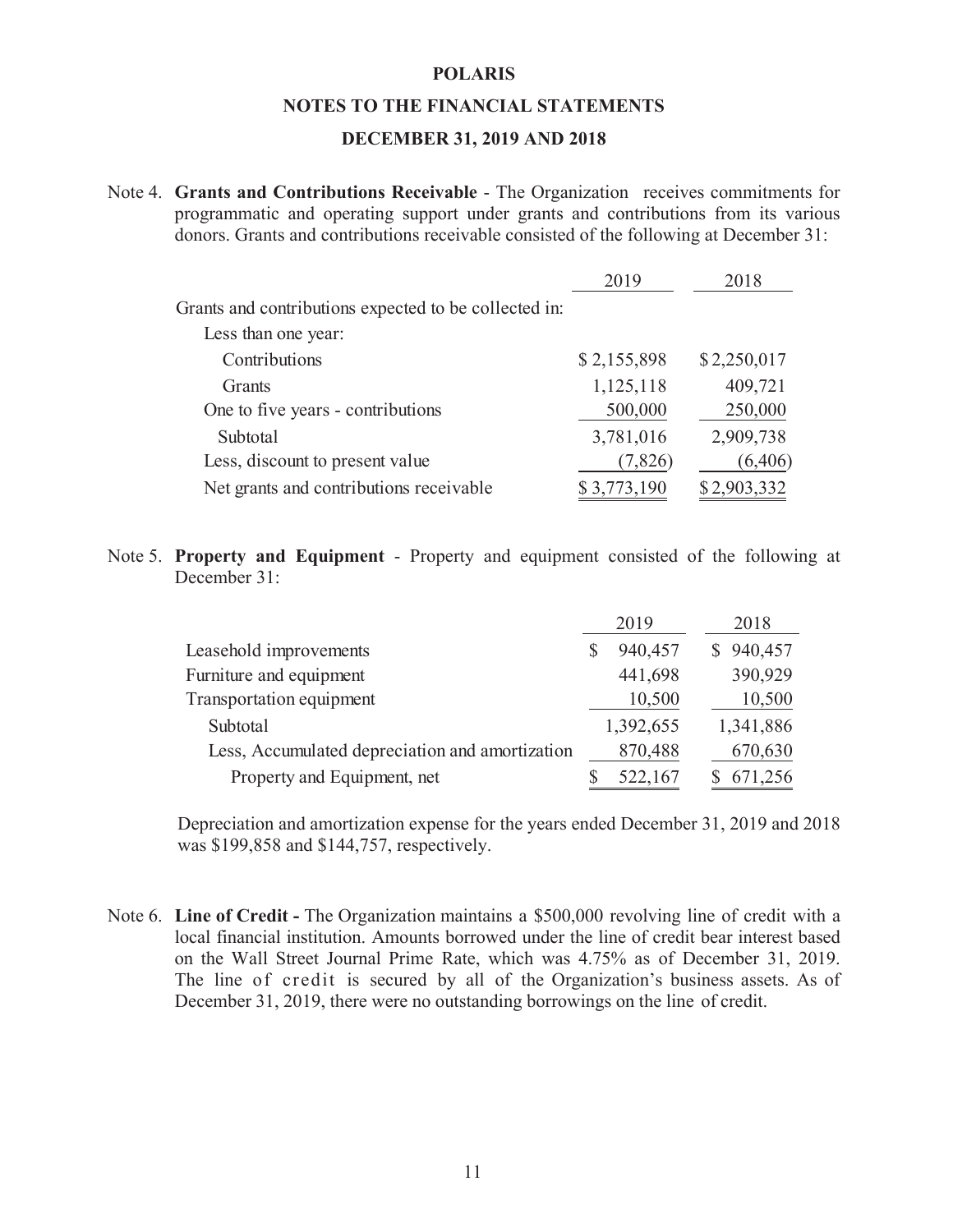#### **NOTES TO THE FINANCIAL STATEMENTS**

#### **DECEMBER 31, 2019 AND 2018**

Note 7. **Commitment -** On November 30, 2012, the Organization entered into an operating lease for office space located in Washington, D.C., which began on June 1, 2013 and was scheduled to terminate on January 31, 2024. However, during 2019 the Organization exercised a one-time right to terminate the lease in 2020. On or before the date of termination in 2020, the Organization was required to pay the landlord a termination fee equal to \$644,262. Polaris entered into a new 150-month lease commencing approximately July 1, 2020 and ending December 31, 2032. The lease agreement included scheduled rent increases and an initial 6-month abatement of rent. The scheduled rent increases and abatement will give rise to a deferred lease liability in 2020.

The terminating lease included periodic lease escalations, rental holidays, and an improvement allowance (collectively the "deferred lease obligation"). Accounting principles generally accepted in the United States of America (GAAP) require that the total rent commitment should be recognized on a straight-line basis over the term of the lease. Accordingly, the difference between the actual monthly payments and the rent expense being recognized for financial statement purposes is recorded as a deferred rent liability on the Statements of Financial Position. As of December 31, 2019 and 2018, the deferred rent liability aggregated \$368,581 and \$417,523, respectively.

Additionally, included in the terminating lease was a tenant improvement allowance of \$915,670. GAAP requires that leasehold improvement allowances be recorded as assets (leasehold improvements), with a corresponding liability (deferred improvement allowance), in the accompanying Statements of Financial Position. The portion of the lease payment related to the improvement allowance is amortized over the lease term. As of December 31, 2019 and 2018, the total deferred improvement allowance aggregated \$350,530 and \$436,374, respectively.

Rent expense for the years ended December 31, 2019 and 2018 totaled \$549,445 a n d \$536,980, respectively, and is included in facilities and equipment in the accompanying Statements of Functional Expenses. The Organization's unamortized portions of leasehold improvements and deferred lease obligations connected with the terminating lease will be removed from the statement of financial position in 2020.

Future minimum rental payments, excluding the termination penalty, are as follows:

| <u>Year ending December 31.</u> |               |
|---------------------------------|---------------|
| 2020                            | \$<br>325,181 |
| 2021                            | 876,256       |
| 2022                            | 898,162       |
| 2023                            | 920,616       |
| 2024                            | 943,632       |
| Thereafter                      | 8,449,649     |
| Total                           | 12,413,496    |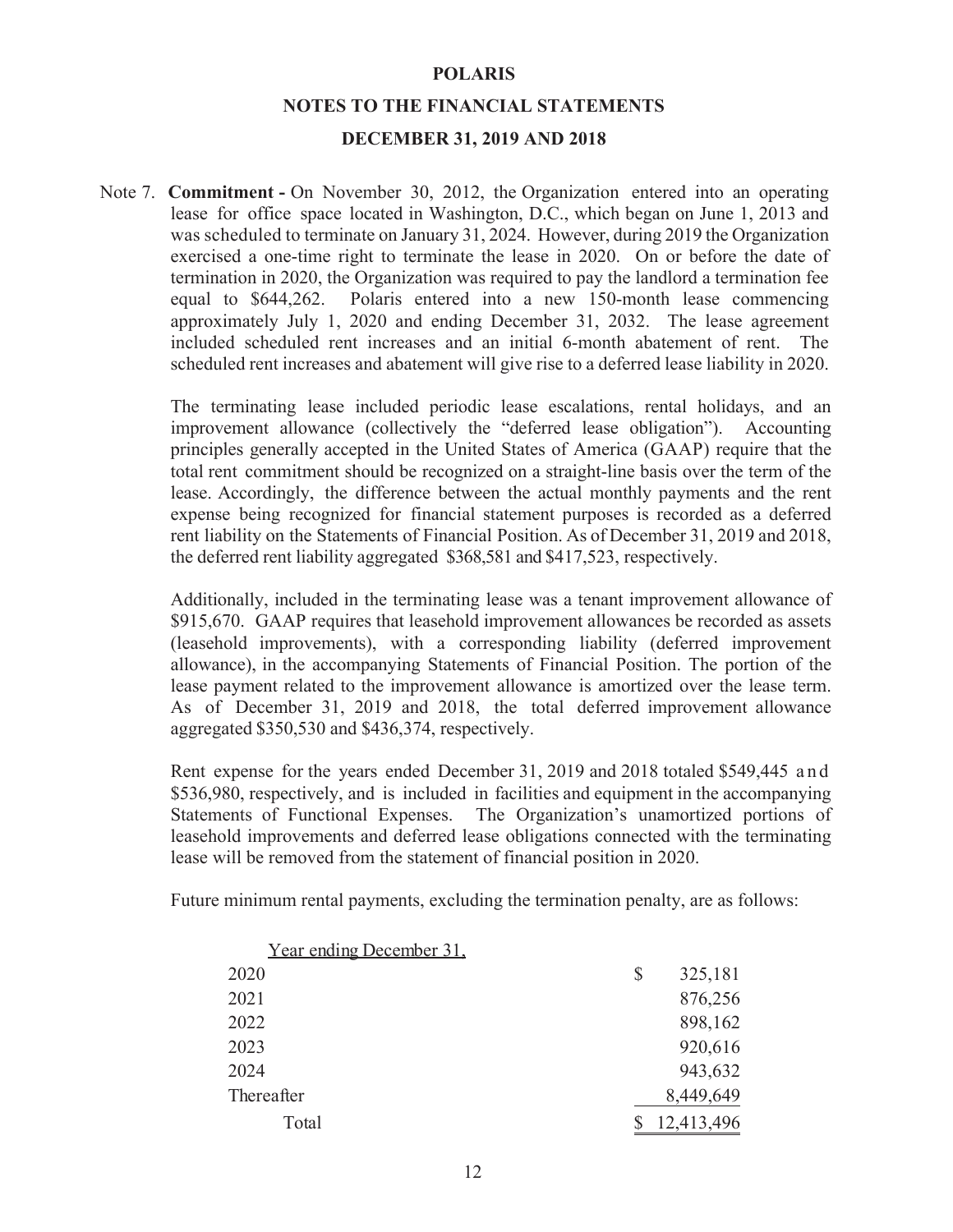#### **NOTES TO THE FINANCIAL STATEMENTS**

#### **DECEMBER 31, 2019 AND 2018**

Note 8. **Net Assets with Donor Restrictions** - Net assets with donor restrictions were for the following purposes as of December 31:

|                                             |   | 2019      |   | 2018      |
|---------------------------------------------|---|-----------|---|-----------|
| Global Human Trafficking Hotline Network    | S | 2,081,766 | S | 56,925    |
| Financial Intelligence Unit                 |   | 1,400,000 |   |           |
| <b>Time Restricted</b>                      |   | 1,352,173 |   | 187,500   |
| Data Analysis Program                       |   | 1,315,725 |   | 2,268,250 |
| <b>STFM Program</b>                         |   | 121,881   |   | 539,822   |
| Online Trafficking                          |   | 114,382   |   |           |
| Unamortized Value of Donated Capital Assets |   | 3,810     |   | 5,414     |
| Hotline Modernization                       |   |           |   | 136,385   |
| Total                                       |   | 6,389,737 |   | 3,194,296 |

Note 9. **Net Assets Released from Restrictions** - Net assets released from donor restrictions are as follows for the years ended December 31:

|                                             |   | 2019      |   | 2018      |
|---------------------------------------------|---|-----------|---|-----------|
| Passage of Time                             | S | 1,117,500 | S | 437,500   |
| Global Human Trafficking Hotline Network    |   | 1,057,187 |   | 872,383   |
| Data Analysis Program                       |   | 952,525   |   | 2,413,553 |
| <b>STFM Program</b>                         |   | 424,348   |   | 825,588   |
| Hotline Modernization                       |   | 136,385   |   |           |
| Online Trafficking                          |   | 110,619   |   |           |
| Depreciation on Donated Capital Assets      |   | 1,604     |   | 1,604     |
| Central Programs                            |   |           |   | 500,000   |
| Net Assets Released from Donor Restrictions |   | 3,800,168 |   | 5,050,628 |

Note 10. **Conditional Contributions** – The Organization was awarded a total of \$3,500,000 in conditional contributions from the U.S Department of Human Services to support its core mission. During the years ended December 31, 2019 and 2018, \$2,124,739 and \$675,440, respectively was received from the grantor and recognized as revenue upon completion of certain task related milestones. The remaining \$699,821 was unearned at year-end. This amount will be recognized as revenue upon successful fulfilment of specified conditions.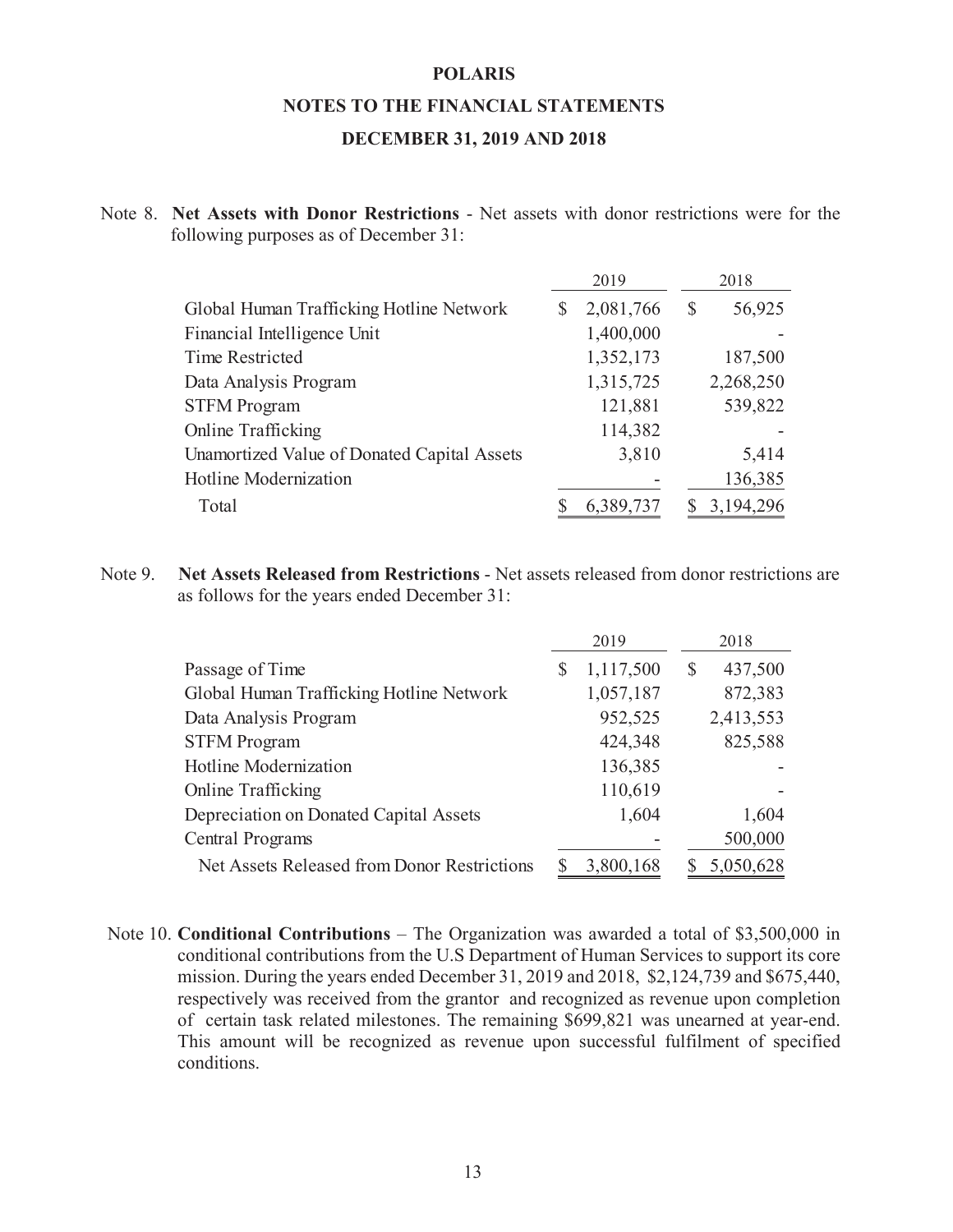# **POLARIS NOTES TO THE FINANCIAL STATEMENTS DECEMBER 31, 2019 AND 2018**

#### Note 10. **Conditional Contributions -** (Continued)

The Organization was awarded a total of \$682,685 in conditional contributions from the State of Texas Office of the Governor to support its core mission. During the years ended December 31, 2019 and 2018, \$523,404 and \$0, respectively, was received from the grantor and recognized as revenue upon completion of certain task related milestones. The remaining \$109,281 was unearned at year-end. This amount will be recognized as revenue upon successful fulfilment of specified conditions.

Note 11. **In-Kind Contributions** - The Organization was the beneficiary of donated goods and services, which allowed the Organization to provide greater resources toward various programs. In-kind contributions consisted of the following during the years ended December 31:

|                                    | 2019           | 2018      |  |
|------------------------------------|----------------|-----------|--|
| Donated technology                 | 4,999,867<br>S | 1,520,683 |  |
| Donated legal services             | 707,486        | 516,693   |  |
| Donated consulting                 | 379,393        | 457,273   |  |
| Donated airline and hotel vouchers | 201,175        | 116,774   |  |
| Donated advertising                | 123,000        | 132,000   |  |
| Donated human resource services    | 53,626         | 12,000    |  |
| Total                              | 6,464,547      | 2,755,423 |  |

Note 12. **Program Services** - The Organization's program activities are as follows:

|                       | 2019            | 2018            |  |
|-----------------------|-----------------|-----------------|--|
| National Hotline      | 8,261,533<br>\$ | 4,310,659<br>\$ |  |
| Data Analysis Program | 1,721,821       | 1,728,951       |  |
| Disruption            | 1,279,337       | 1,653,667       |  |
| Mexico                | 845,289         | 589,518         |  |
| Communications        | 812,513         | 523,621         |  |
| Policy                | 303,395         | 252,272         |  |
| Survivor Engagement   | 30,721          | 101,847         |  |
| Program admin         | 18,374          |                 |  |
| Totals                | 13,272,983      | 9,160,535       |  |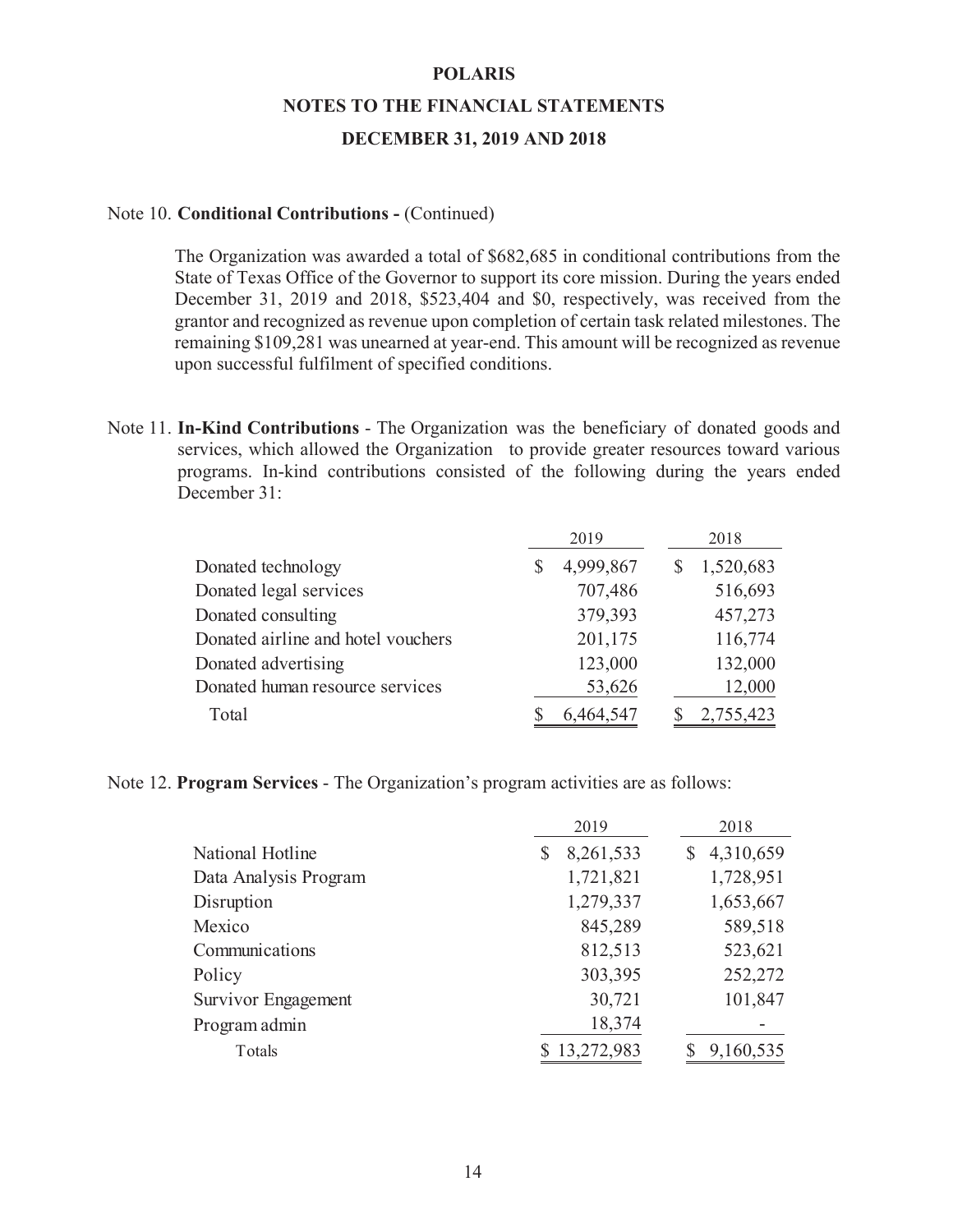#### **NOTES TO THE FINANCIAL STATEMENTS**

#### **DECEMBER 31, 2019 AND 2018**

- Note 13. **Retirement Plan**  The Organization offers a 403(b) retirement plan for all full-time employees. In accordance with this plan, the Organization provides a matching contribution of up to 4% of eligible employees' compensation. Retirement plan expense during the years ended December 31, 2019 and 2018 totaled \$155,874 and \$132,038, respectively, and is included in payroll taxes and benefits in the accompanying Statements of Functional Expenses.
- Note 14. **Contingencies**  The Organization receives grants from various agencies of the U.S. Government, which are subject to audit. There exists the possibility that, upon audit, certain costs could be disallowed and result in a liability. Management is of the opinion that no material liability will result from such audits.
- Note 15. **Concentration of Credit Risk** Financial instruments, which potentially subject the Organization to concentrations of credit risk, include deposits with commercial banks. The Organization's cash management policies generally limit its exposure to concentrations of credit risk by maintaining cash accounts at financial institutions whose deposits are insured by the Federal Deposit Insurance Corporation (FDIC). Balances in these accounts may exceed the FDIC coverage limit at times throughout the year. Management believes the risks at these times to be minimal. At December 31, 2019, the total cash balance in excess of the limit was \$3,302,888.
- Note 16. **Related Party Transactions** Polaris engaged outsourced professional services from a national professional services firm and a local partner in such firm served on Polaris' board of directors. During 2019 Polaris paid \$179,237 to the service provider.
- Note 17. **Subsequent Events** In preparation of these financial statements, the Organization has evaluated events and transactions for potential recognition or disclosure through December 30, 2020, which is the date the financial statements were available to be issued.

 The effect of the COVID-19 pandemic may have an effect on the Organization's activities during 2020, though the length of the pandemic and extent of the impact is not yet known.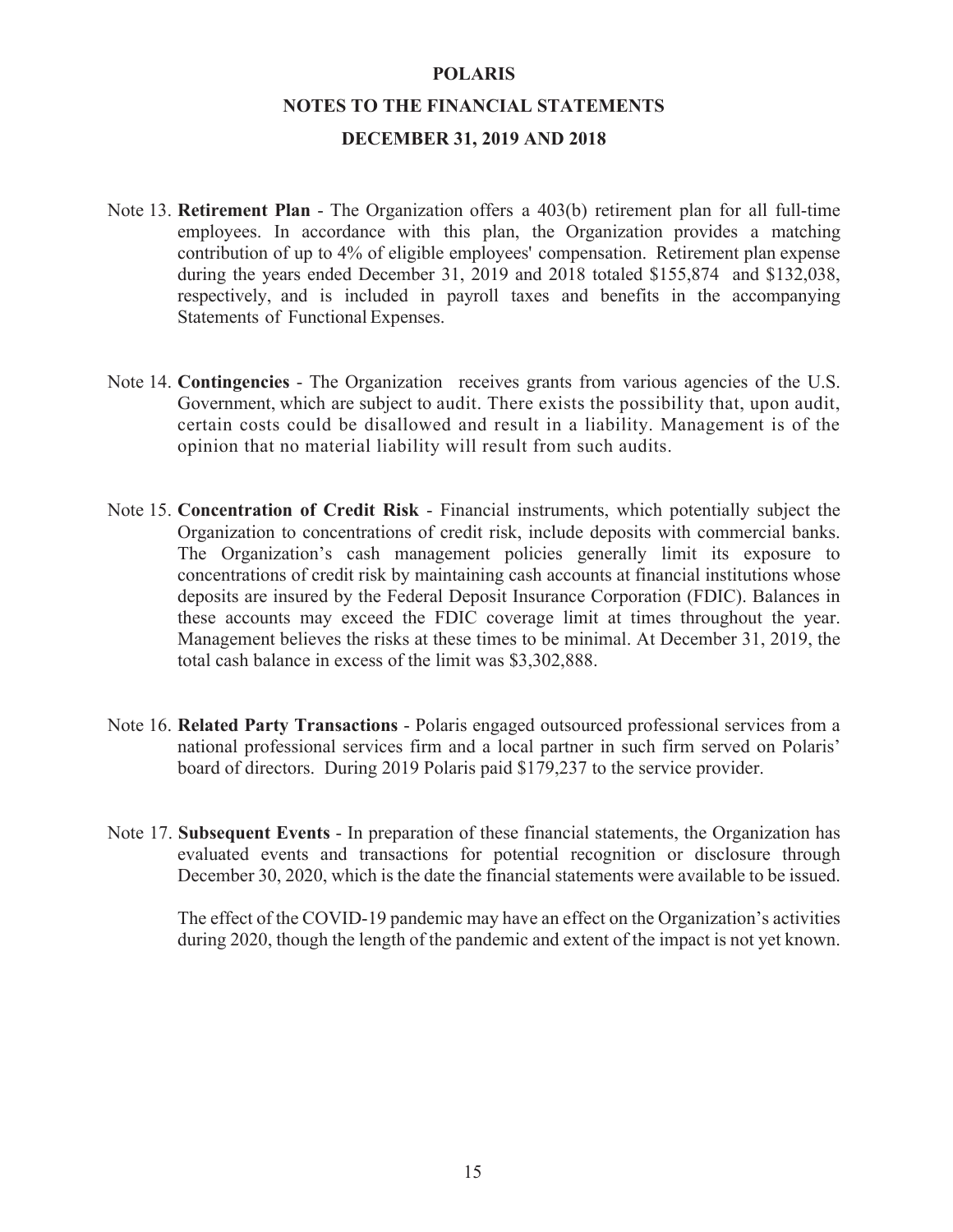# **SCHEDULE OF EXPENDITURES OF FEDERAL AWARDS FOR THE YEAR ENDED DECEMBER 31, 2019**

| <b>FEDERAL GRANTOR/PASS-THROUGH</b><br><b>GRANTOR/PROGRAM TITLE</b>                                                                       | <b>FEDERAL</b><br><b>CFDA</b><br><b>NUMBER</b> | <b>PASS-THROUGH</b><br>ENTITY/AWARD<br><b>NUMBER</b> |     | <b>FEDERAL</b><br><b>EXPENDITURES</b> |
|-------------------------------------------------------------------------------------------------------------------------------------------|------------------------------------------------|------------------------------------------------------|-----|---------------------------------------|
| U.S. Department of Health and Human Services:<br>Administration for Children and Families (ACF)/ Office on Trafficking in Persons (OTIP): |                                                |                                                      |     |                                       |
| <b>Services to Victims of a Severe Form of Trafficking:</b>                                                                               |                                                |                                                      |     |                                       |
| National Human Trafficking Hotline Year 7                                                                                                 | 93.598                                         | 90ZV0102-03-02                                       | \$. | 1,074,560                             |
| National Human Trafficking Hotline Year 8                                                                                                 | 93.598                                         | 90ZV0102-03-02                                       |     | 1,050,179                             |
| <b>Total U.S. Department of Health and Human Services</b>                                                                                 |                                                |                                                      |     | 2,124,739                             |
| <b>U.S. Department of Justice:</b><br>Pass-through program from:<br>Texas Office of the Governor - Criminal Justice Division (CJD):       |                                                |                                                      |     |                                       |
| Victims of Crime Act Formula Grant Program                                                                                                | 16.575                                         | 2017-VA-GX-0006                                      |     | 573,404                               |
| <b>TOTAL EXPENDITURES OF FEDERAL AWARDS</b>                                                                                               |                                                |                                                      |     | 2,698,143                             |

#### **NOTE A - BASIS OF PRESENTATION**

The accompanying schedule of expenditures of federal awards (the Schedule) includes the federal grant activity of Polaris under programs of the federal government for the year ended December 31, 2019. The information in this Schedule is presented in accordance with the requirements of Title 2 U.S. *Code of Federal Regulations* Part 200, *Uniform Administrative Requirements, Cost Principles, and Audit Requirements for Federal Awards* (Uniform Guidance). Because the Schedule presents only a selected portion of the operations of Polaris Project, Inc., it is not intended to, and does not present the financial position, changes in net assets, or cash flows of Polaris Project, Inc.

#### **NOTE B - SUMMARY OF SIGNIFICANT ACCOUNTING POLICIES**

Expenditures reported on the Schedule are reported on the accrual basis of accounting. Such expenditures are recognized following the cost principles contained in the Uniform Guidance, wherein certain types of expenditures are not allowable or are limited as to reimbursement.

#### **NOTE C - SUBRECIPIENTS**

Polaris did not provide federal awards to any subrecipients during the year ended December 31, 2019.

#### **NOTE D - INDIRECT COST RATE**

Polaris has elected not to use the 10% de minimis indirect cost rate allowed under the Uniform Guidance.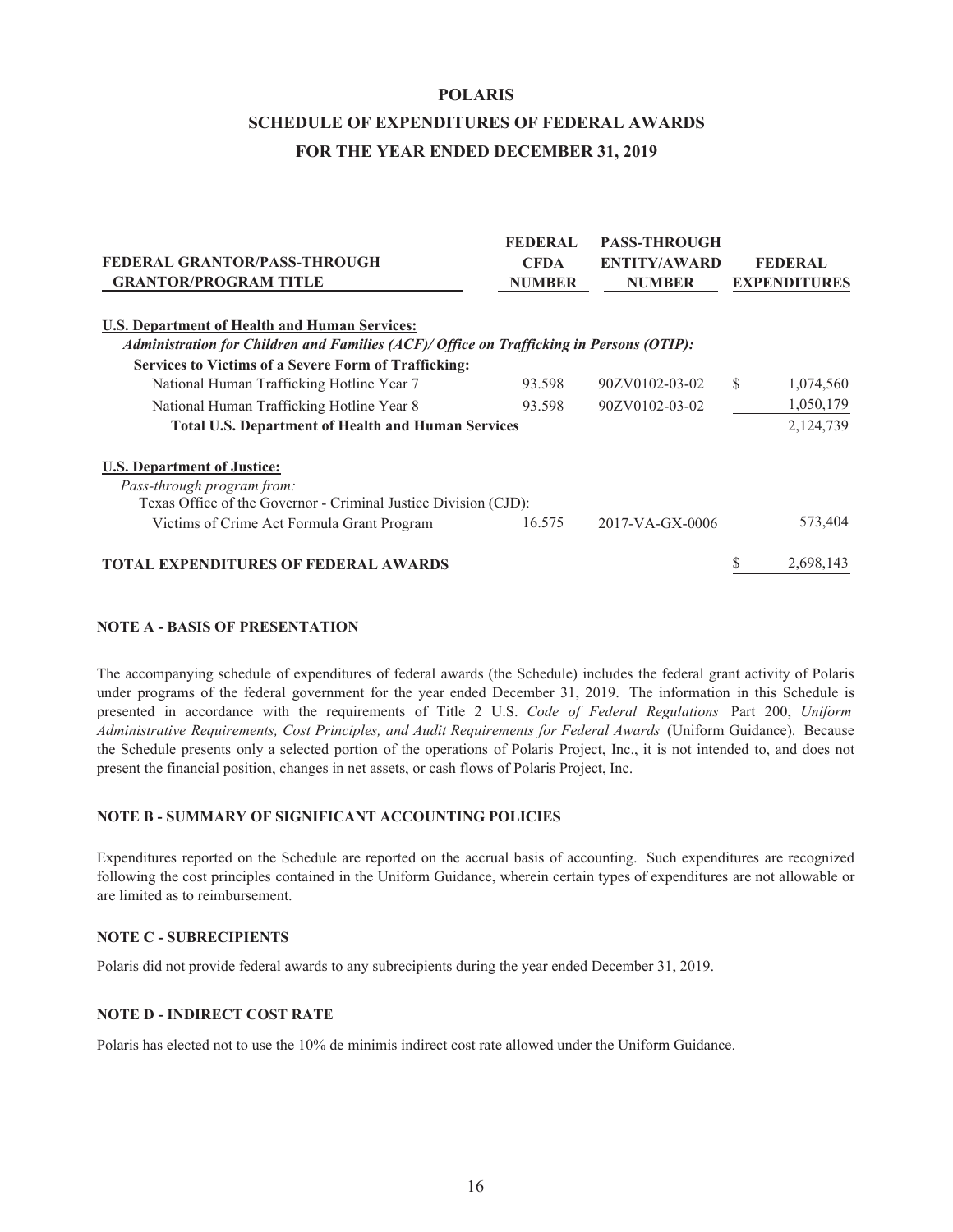11921 Rockville Pike, Suite 501 **301.770.5500** Voice **Certified Public Accountants** 301.770.5500 Voice North Bethesda, Maryland **301.881.7747 Fax 301.881.7747 Fax** 20852-2794 cpas@sarfinoandrhoades.com

and Business Advisors

www.sarfinoandrhoades.com

# **Independent Auditors' Report on Internal Control over Financial Reporting and on Compliance and Other Matters Based on an Audit of Financial Statements Performed in Accordance with** *Government Auditing Standards*

To the Board of Directors Polaris

We have audited, in accordance with the auditing standards generally accepted in the United States of America and the standards applicable to financial audits contained in *Government Auditing Standards* issued by the Comptroller General of the United States, the financial statements of Polaris (a nonprofit organization), which comprise the statement of financial position as of December 31, 2019, and the related statements of activities, functional expenses and cash flows for the year then ended, and the related notes to the financial statements, and have issued our report thereon dated December 30, 2020.

# **Internal Control over Financial Reporting**

In planning and performing our audit of the financial statements, we considered Polaris' internal control over financial reporting (internal control) to determine the audit procedures that are appropriate in the circumstances for the purpose of expressing our opinion on the financial statements, but not for the purpose of expressing an opinion on the effectiveness of Polaris' internal control. Accordingly, we do not express an opinion on the effectiveness of Polaris' internal control.

A *deficiency in internal control* exists when the design or operation of a control does not allow management or employees, in the normal course of performing their assigned functions, to prevent, or detect and correct, misstatements on a timely basis. A *material weakness* is a deficiency, or a combination of deficiencies, in internal control, such that there is a reasonable possibility that a material misstatement of the entity's financial statements will not be prevented or detected and corrected on a timely basis. A *significant deficiency* is a deficiency, or a combination of deficiencies, in internal control that is less severe than a material weakness, yet important enough to merit attention by those charged with governance.

Our consideration of internal control was for the limited purpose described in the first paragraph of this section and was not designed to identify all deficiencies in internal control that might be material weaknesses or significant deficiencies. Given these limitations, during our audit we did not identify any deficiencies in internal control that we consider to be material weaknesses. However, material weaknesses may exist that have not been identified.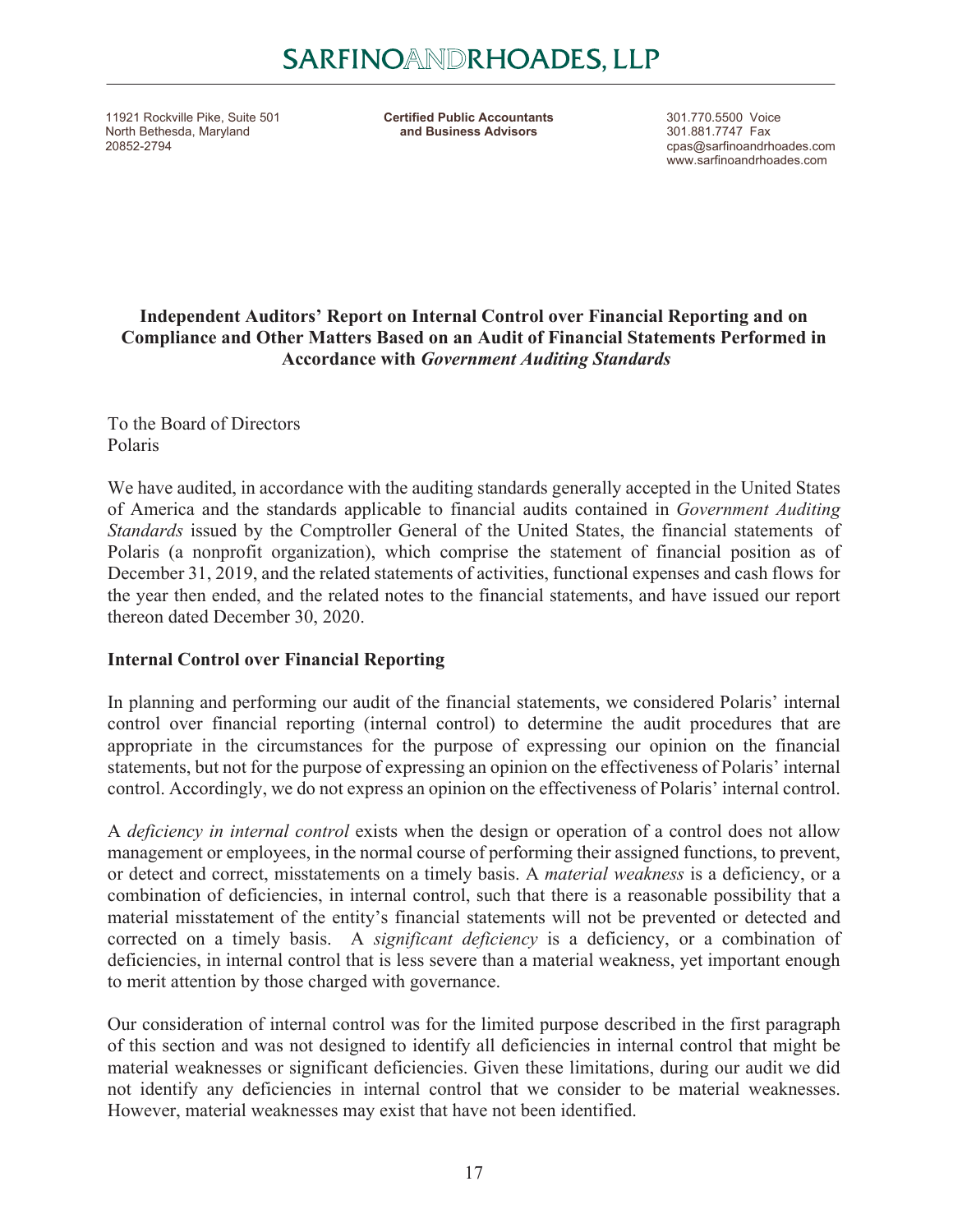To the Board of Directors Page 2

## **Compliance and Other Matters**

As part of obtaining reasonable assurance about whether Polaris' financial statements are free from material misstatement, we performed tests of its compliance with certain provisions of laws, regulations, contracts, and grant agreements, noncompliance with which could have a direct and material effect on the determination of financial statement amounts. However, providing an opinion on compliance with those provisions was not an objective of our audit, and accordingly, we do not express such an opinion. The results of our tests disclosed no instances of noncompliance or other matters that are required to be reported under *Government Auditing Standards*.

## **Purpose of this Report**

The purpose of this report is solely to describe the scope of our testing of internal control and compliance and the results of that testing, and not to provide an opinion on the effectiveness of Polaris' internal control or on compliance. This report is an integral part of an audit performed in accordance with *Government Auditing Standards* in considering Polaris' internal control and compliance. Accordingly, this communication is not suitable for any other purpose.

Sarfino and Rhoades LLP

December 30, 2020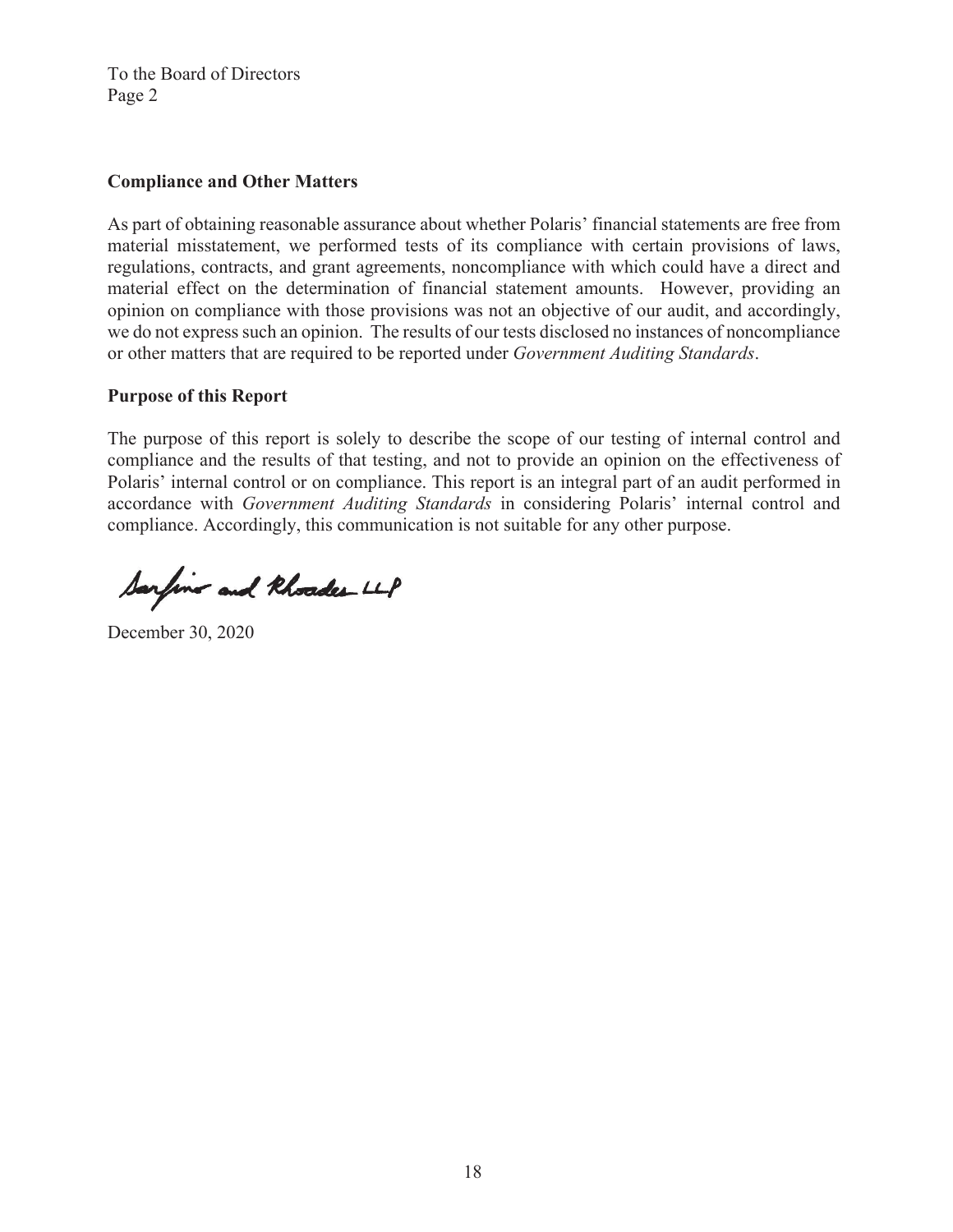11921 Rockville Pike, Suite 501 **301.770.5500** Voice **Certified Public Accountants** 301.770.5500 Voice North Bethesda, Maryland **301.881.7747 Fax 301.881.7747 Fax** 20852-2794 cpas@sarfinoandrhoades.com

and Business Advisors

www.sarfinoandrhoades.com

# **Independent Auditors' Report on Compliance for Each Major Program and on Internal Control over Compliance required by the Uniform Guidance**

To the Board of Directors Polaris

# **Report on Compliance for Each Major Federal Program**

We have audited Polaris' compliance with the types of compliance requirements described in the *OMB Compliance Supplement* that could have a direct and material effect on each of Polaris' major federal programs for the year ended December 31, 2019. Polaris' major federal programs are identified in the summary of auditors' results section of the accompanying schedule of findings and questioned costs.

# **Management's Responsibility**

Management is responsible for compliance with federal statutes, regulations, and the terms and conditions of its federal awards applicable to its federal programs.

# **Auditors' Responsibility**

Our responsibility is to express an opinion on compliance for each of Polaris' major federal programs based on our audit of the types of compliance requirements referred to above. We conducted our audit of compliance in accordance with auditing standards generally accepted in the United States of America; the standards applicable to financial audits contained in *Government Auditing Standards*, issued by the Comptroller General of the United States; and the audit requirements of Title 2 U.S. *Code of Federal Regulations* Part 200, *Uniform Administrative Requirements, Cost Principles, and Audit Requirements for Federal Awards* (Uniform Guidance)*.* Those standards and the Uniform Guidance require that we plan and perform the audit to obtain reasonable assurance about whether noncompliance with the types of compliance requirements referred to above that could have a direct and material effect on a major federal program occurred. An audit includes examining, on a test basis, evidence about Polaris' compliance with those requirements and performing such other procedures as we considered necessary in the circumstances.

We believe that our audit provides a reasonable basis for our opinion on compliance for each major federal program. However, our audit does not provide a legal determination of Polaris' compliance.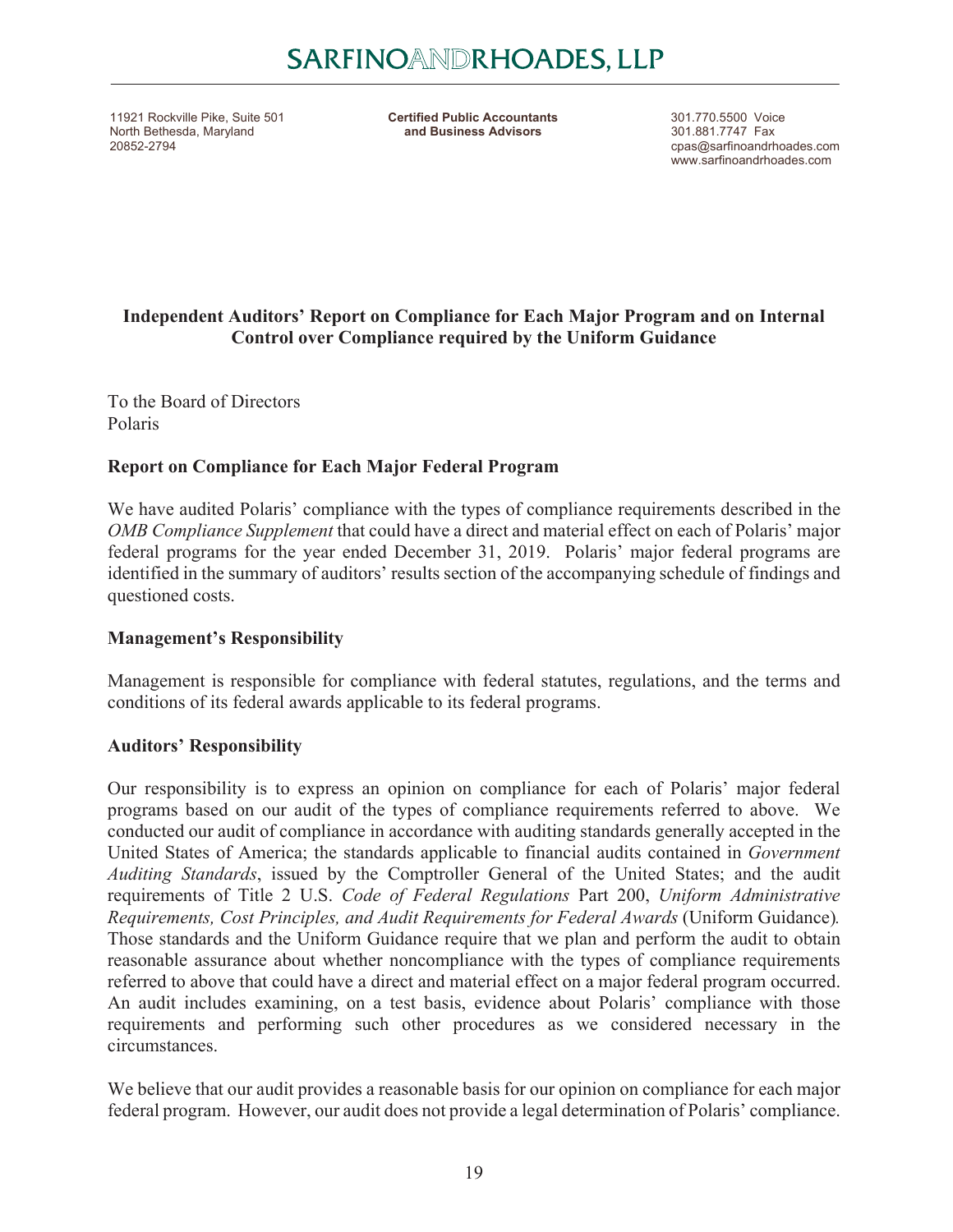To the Board of Directors Page 2

## **Opinion on Each Major Federal Program**

In our opinion, Polaris complied, in all material respects, with the types of compliance requirements referred to above that could have a direct and material effect on each of its major federal programs for the year ended December 31, 2019.

## **Report on Internal Control Over Compliance**

Management of Polaris is responsible for establishing and maintaining effective internal control over compliance with the types of compliance requirements referred to above. In planning and performing our audit of compliance, we considered Polaris' internal control over compliance with the types of requirements that could have a direct and material effect on each major federal program to determine the auditing procedures that are appropriate in the circumstances for the purpose of expressing an opinion on compliance for each major federal program and to test and report on internal control over compliance in accordance with the Uniform Guidance, but not for the purpose of expressing an opinion on the effectiveness of internal control over compliance. Accordingly, we do not express an opinion on the effectiveness of Polaris' internal control over compliance.

A *deficiency in internal control over compliance* exists when the design or operation of a control over compliance does not allow management or employees, in the normal course of performing their assigned functions, to prevent, or detect and correct, noncompliance with a type of compliance requirement of a federal program on a timely basis. A *material weakness in internal control over compliance* is a deficiency, or combination of deficiencies, in internal control over compliance, such that there is a reasonable possibility that material noncompliance with a type of compliance requirement of a federal program will not be prevented, or detected and corrected, on a timely basis. A *significant deficiency in internal control over compliance* is a deficiency, or a combination of deficiencies, in internal control over compliance with a type of compliance requirement of a federal program that is less severe than a material weakness in internal control over compliance, yet important enough to merit attention by those charged with governance.

Our consideration of internal control over compliance was for the limited purpose described in the first paragraph of this section and was not designed to identify all deficiencies in internal control over compliance that might be material weaknesses or significant deficiencies. We did not identify any deficiencies in internal control over compliance that we consider to be material weaknesses. However, material weaknesses may exist that have not been identified.

The purpose of this report on internal control over compliance is solely to describe the scope of our testing of internal control over compliance and the results of that testing based on the requirements of the Uniform Guidance. Accordingly, this report is not suitable for any other purpose.

Sarfins and Rhoader LLP

December 30, 2020